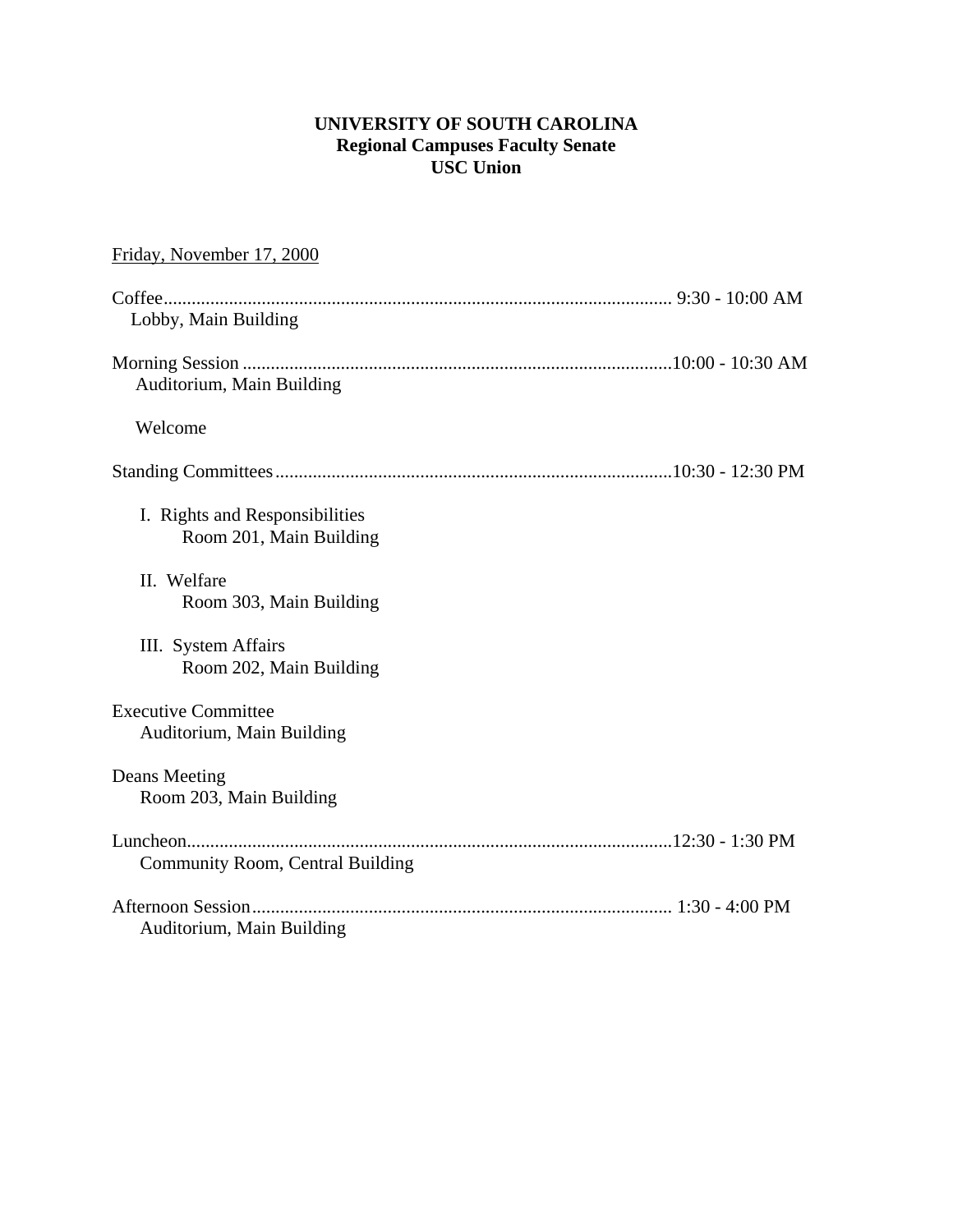# **AGENDA**

- I. Call To Order
- II. Correction/Approval of Minutes: September 15, 2000 USC Columbia, Columbia, SC
- III. Reports from University Officers
	- A. Dr. Chris P. Plyler, Vice Provost & Executive Dean
	- B. Dr. Carolyn A. West, Associate Vice Provost
	- C. Regional Campus Deans
	- D. Dr. Sally Boyd, Assistant Vice Provost for Continuing Education Academic Credit Programs
- IV. Reports from Standing Committees
	- A. Rights and Responsibilities Professor Wayne Chilcote
	- B. Welfare Professor Noni Bohonak
	- C. System Affairs Professor Chris Borycki
- V. Executive Committee Professor Roy Darby
- VI. Reports from Special Committees
	- A. Committee on Libraries Professor David Bowden
	- B. Committee on Curricula and Course Professor Chris Borycki
	- C. Committee on Faculty Welfare Professor Duncan McDowell
	- D. Faculty-Board of Trustees Liaison Committee Professor Ellen Chamberlain
	- E. Research and Productive Scholarship Committee Professor Bob Costello
	- F. Other Committees
		- 1. Conflict of Interest Committee Professor Wayne Chilcote
		- 2. Manual Review Ad Hoc Committee Professor John Logue
		- 3. Regional Campuses Academic Advisory Council Professor Danny Faulkner
- VII. Unfinished Business
- VIII. New Business
- IX. Announcements
- X. Adjournment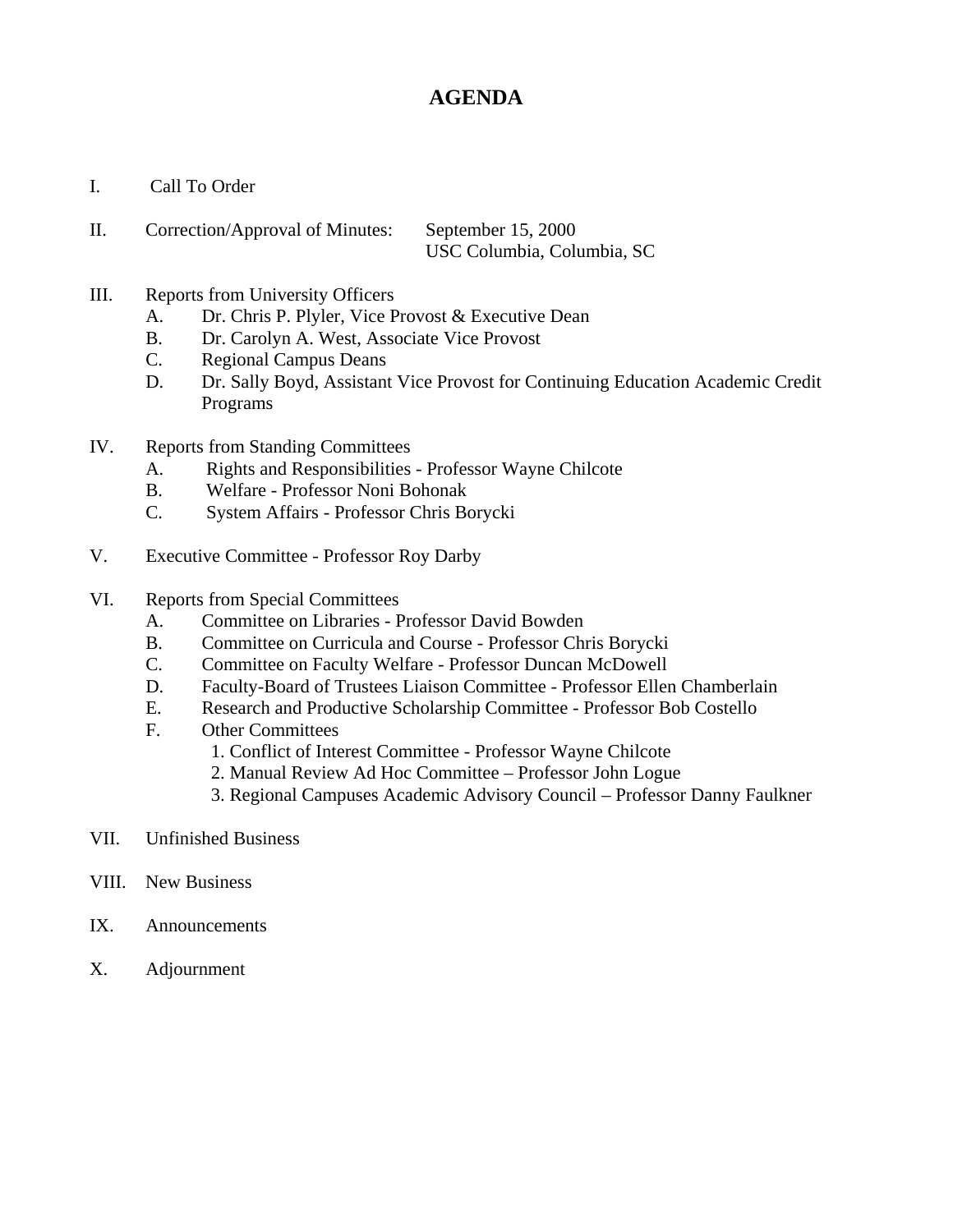## Meeting of the Regional Campuses Faculty Senate USC-Union November 17, 2000

Morning Session:

The Past-Chair, Mary Barton, acting on behalf of the Chair, Danny Faulkner, convened the Regional Campuses Faculty Senate at USC Union at 10:10.

Dean Jim Edwards welcomed the senators to Union and remarked that it was a special treat to have them on campus on the last day of the fifth annual art show. Senators were invited to view the works of the artists in a show considered to be one of the best in the upstate.

Professor Barton then adjourned the senators to committee meetings

Afternoon session:

- I. Professor Barton convened the afternoon session at 1: 19.
- II. Approval of the Minutes: The minutes were approved as written.
- III. Reports from University Officers:
	- A. Report of the Vice-Provost and Executive Dean of the Regional Campuses: *See Attachment 1*
	- B. Report of the Associate Vice-Provost of the Regional Campuses: *See Attachment 2*

Kearse (Union): What kind of equipment is David getting. Is it C-mat? West: No, I tried to get some reading on that. All I know is it has broader bandwidth. It's more advanced, but the same idea. You can be in a room and have ten other people in the room and talk to other areas. It's better than C-Mat equipment.

- C. Campus Deans Reports
	- 1. USC Beaufort- Dean Jane Upshaw *See Attachment 3*
	- 2. USC Lancaster- Vice-provost Plyler *See Attachment 4*
	- 3. USC Salkehatchie- Dean Ann Carmichael *See Attachment 5*
	- 4. USC Sumter- Dean Les Carpenter *See Attachment 6*
	- 5. USC Union- Dean Jim Edwards *See Attachment 7*
- D. Academic Programs and Continuing Education Dr. Sally Boyd *See Attachment 8*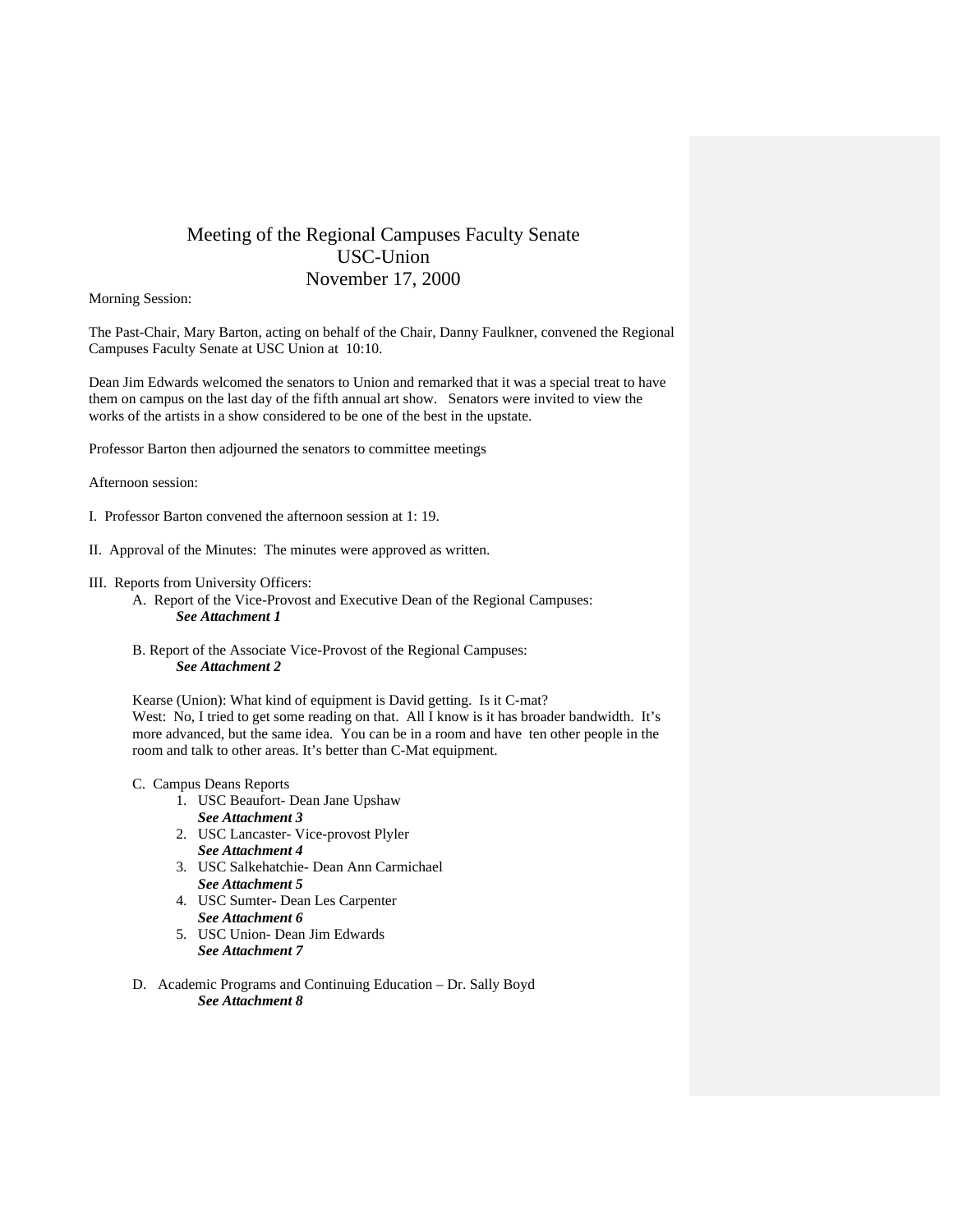#### IV. Reports from Standing Committees

A. Rights and Responsibilities – **Professor Wayne Chilcote (Salkehatchie)**  *See Attachment 9* 

Professor Chilcote made and explained seven motions from the committee.

The Chair ruled the motions substantive but noted that there could be iscussion.

Motion 1:

**Burk** (Beaufort): Does scholarship imply research, creativity, or performance in the arts?

**Chilcote (Salkehatchie)**: Effective scholarship is defined in Appendix 7 of the new manual under Scholarship.

**Logue** (Sumter) : That's a change that has already been made in the past. The only things coming up are proposed changes to the manual.

**Chilcote (Salkehatchie)**: So the only thing involved here is line 6 of the Rank of Associate Professor and line 3 of the Rank of Assistant Professor

## Motion 4:

**Eby (Beaufort):** In the case where, every now and then, you end up hiring somebody from a University, who is an established professor and tenured… I guess that there is enough leeway with the word "normally" there that if we want to tenure someone after two years, the word would give us enough leeway you think with the word normally?

**Chilcote (Salkehatchie)**: I would assume "normally" would cover that contingency.

**Logue (Sumter)**: I would state that occassionally people can come in and be voted tenure when they come in the door. I would expect that that would not be common but that occasionally there would be exceptions.

**Curran (Beaufort):** What was the rationale in extending it from four to six years?

**Logue (Sumter)**: To preface, this came out of a meeting with the Provost who reviewed the revised faculty manual that we had submitted and these were a number of questions and suggestions that came from the Provost's office that the Provost and Associate Vice-provost, Don Greiner. They indicated that the Columbia guidelines are six years to permit a longer period or probationary period, which is just the upward max. It doesn't establish that a person may be awarded tenure earlier than that as we established by the previous question. But we used the four year. Previously an individual who came to a regional campus would have be considered in the third year and if for some reason they were not considered during that period of time, they would be given tenure automatically in the fourth year. They said that for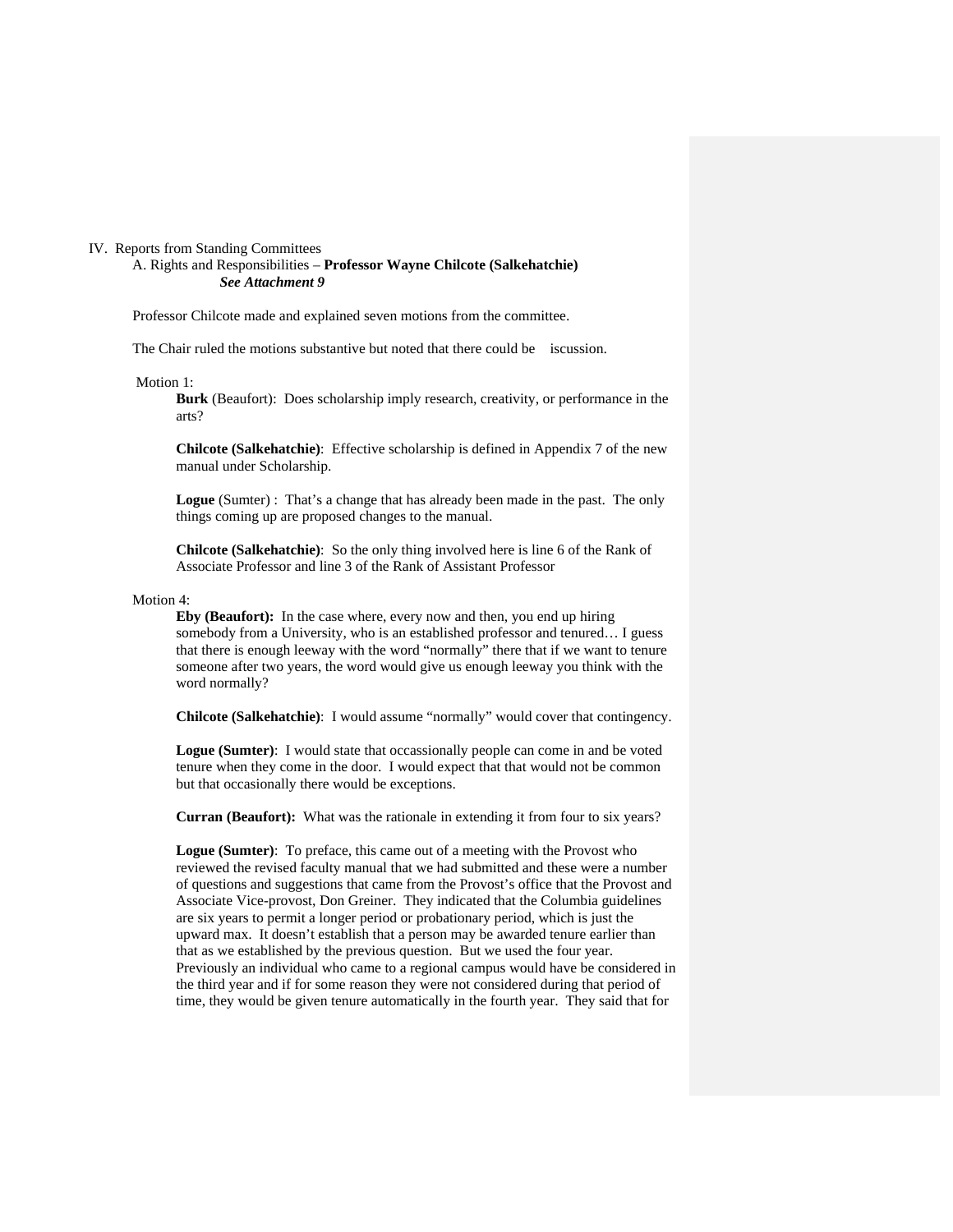the University as a whole, six years is more reasonable and that they had surveyed other campuses around the country and found that that was the general rule.

**Curran (Beaufort):**: So, does that mean generally or normally you can't go up for that until your sixth year?

**Logue (Sumter):** What it says is that the maximum time you can stay on that campus without going up for tenure automatically is six years.

#### Motion 6:

**Catalano (Lancaster):** I'm opposed to that change. I've seen administrative summaries before. In my opinion they do not reflect the actual justifications. Nor do I think our change to the word "record" would supply sufficient impetus to go ahead and supply us all the information that we need should there be a grievance. The administration has indicated that if we want it that bad, we can always do an FOI. They know good and well that someone's not going to do an FOI because if they're turned down they're likely going to have to go up the next year. We had "transcriptions" and we argued this once before. I'd like to see the word "transcriptions" stay.

**Macias (Sumter):** I'm just curious what the justification for the change was , because John's comments make sense.

**Logue (Sumter)**: At the meeting with the Provost, the Provost indicated that the President would not supply those summaries, regardless of what we had in the document. Transcriptions implied that there would be a verbatim record just copied from exactly what was on the justifications and the votes. Such a verbatim record would include attributions, people's names, things that would identify those people who are involved in the process and that they would not be willing to give them. So they suggested that we change it to summary. In committee this morning, we tried to find a compromise which would give us more of what we wanted and would not result in a document that would come back to us with the change that would not be approved.

**Macias (Sumter)**: Would the President accept "redactive transcription?"

**Logue (Sumter)**: Part of the discussion this morning was to find verbage that we could get a little more information about the justifications but we would avoid terminology that could be disapproved.

**Thurman (Lancaster):** I've served on the Grievance Committee for many years and I tend to agree with Professor Catalano that a summary could be misinterpreted and would not provide you with information you need to make a decision.

**Costello (Sumter**): I think one of the concerns was that a summary could selectively eliminate certain justifications at the whim of the administration. And for that reason we inserted the word "all the" before "justifications."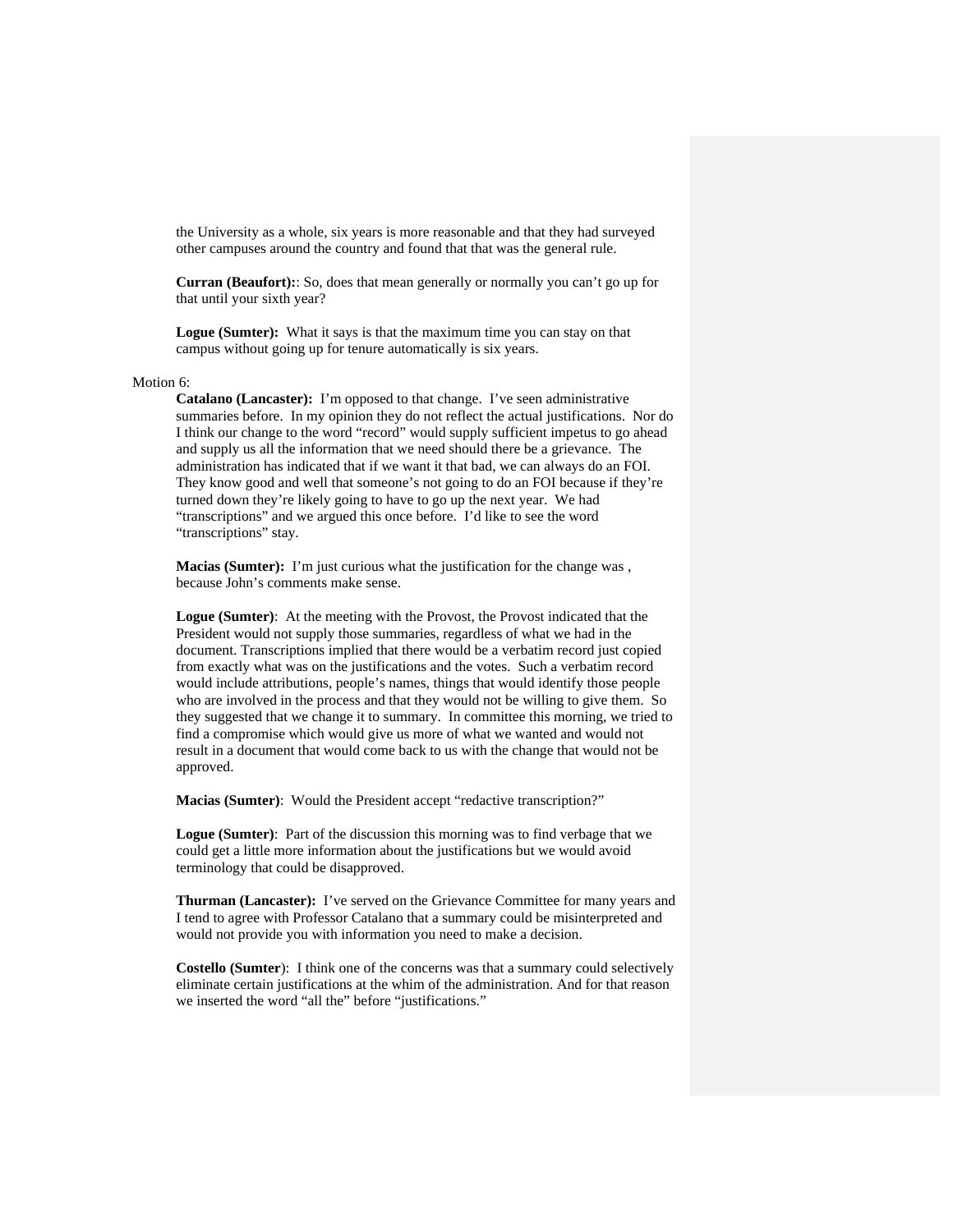**Macias (Sumter)**: The practical concern is that if we leave it, the President will reject this document entirely. Is there any way to find out if there is any alternative verbage such as, "redactive transcript", that is acceptable to him and therefore we can amend this next meeting.

**Catalano (Lancaster)**: These seven motions came from a fairly lengthy meeting with the administration. We've gone along with just about everything. The administration wants a new manual as bad as we want a new manual. I feel that if there are some things that we feel strongly about, it's our prerogative as a group to say "transcription" is what we want. If not, then maybe there needs to be a meeting between the Provost and representatives of our body. If we fold on every issue just because they say they won't accept it, let them write the manual. I say we leave it as "transcript" and send it down there like that. I encourage that we vote against this particular motion.

**Associate Vice Provost West**: I think if you think back on what you write as justifications of your vote, what happens when you do a transcription is that there is a whole lot in there that is just not valuable to the person that you are sending the letter to. I'm not saying don't put transcription in there. When I go over to read the files, the files are not kept in our office, what I have to do is read the comments that you have put as justifications and try to extract from those what is important for the person who is filing for appeal to know. What the person is going to get is a whole lot of extra verbage that may not be helpful to them at all. I don't think that the question is whether it is acknowledged who makes the statements. It's probably easier to go over there and copy down exactly what you said in your justification. What we try to do currently is to guide the person so that they understand why their file has been denied for whatever it is they sought. I think it's a minor point.

**Logue (Sumter):** In the meeting with the Provost and his associate, they were worried about attributions that would be in there. They didn't want a direct transcription. The Provost also indicated that they would be willing to talk again about these issues if we wanted. We can always go back between now and the next time to see what they think. My concern would be that if we just say no, they do have an alternative and the alternative is not to approve the manual and you would go by the old manual and there are many things in the old manual that we do not like.

**Macias (Sumter)**: Is it appropriate to move an amendment today or do we need to do that at the time we actually vote on the motion?

**Borycki (Sumter):** Could we have a definition of the word "report?"

**Smith (Union):** We found in Black's Law Dictionary a report defined as "an official or formal statement of facts or proceedings." That's the noun definition. As a verb "to give an account of, to relate, to tell, to convey, or disseminate information." The example they give was "transcript."

**Macias (Sumter)**: Is it appropriate to make an amendment at this point? I'm not sure of the parliamentary procedures of this. I guess I'm announcing my intent to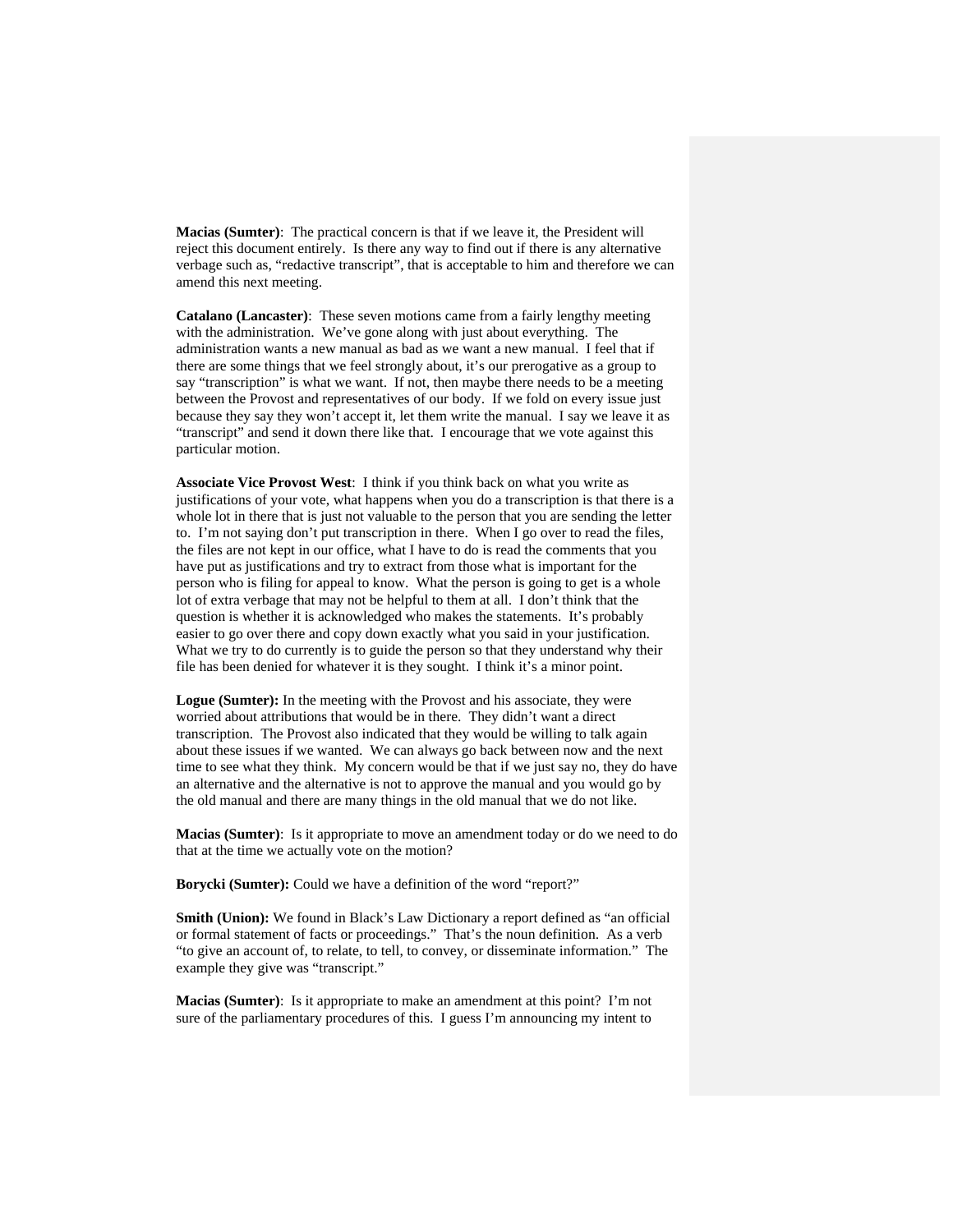amend to insert the word "redacted" in front of "transcription" and deleting "summary" and if you accept it today, we'll vote on it.

**Barton (Union)**: I need a parliamentarian. I usually ask you. I'm not sure who Dr. Falkner relies on. I'm not sure if this is the appropriate point or whether it should be in new business.

**Macias (Sumter)** It would be in New Business.

Logue (Sumter): One of the things the Rights and Responsibilities was attempting to do was to find alternative verbage that would get away from the word "transcription" but would still convey what we wanted. I would submit that to add an adjective in front of it doesn't totally get away from it, but certainly I would be amenable to something that means exactly what we would like to have, but gets away from the word "transcription." That was the reason we were looking at "report" and "all justifications" to make sure the individual got maximum information, yet appear to compromise with what we were being told the President would not do.

**Macias (Sumter):** I'm in accord with Dr. West's ideas where most of this is going to be done with good intentions and everybody's best interest at heart. When we get to the point of a grievance, that is no longer going to be true. It should be the point of the person generating the appeal to decide what and what is not useful information. I think a complete transcription is the best way for that person to make that choice.

**Logue (Sumter):** The person has that possibility anyway.

**Costello (Sumter**)**:** I feel that the kinds of language I use are identifiable with me. I don't want my comments identified by name regardless of whether they are positive or negative. I don't like the word "transcription" not because of what it requires of the President but it would jeopardize my rights as a reviewer.

#### Motion 7:

**Logue (Sumter)**: There was one thing under Advisory Council.

**Chilcote (Salkehatchie):** On page 8. *The Rights and Responsibilities Committee moves to strike "Regional Campuses Academic Advisory Council" now to read "Provost's Advisory Council."* 

**Catalano (Lancaster):** That's not substantive. That's the Provost's Council and he can name it that. We can go ahead and vote that in.

**Barton (Union)**: I think I speak for the body in recognizing the Rights and Responsibilities Committee's extensive work on this and our special appreciation of Professor Logue's painstaking work on what's often a frustrating and time consuming task. We need to recognize his extensive contributions.

## B. Welfare Committee – **Professor Roberto Refinetti (Salkehatchie)** *See Attachment 10.*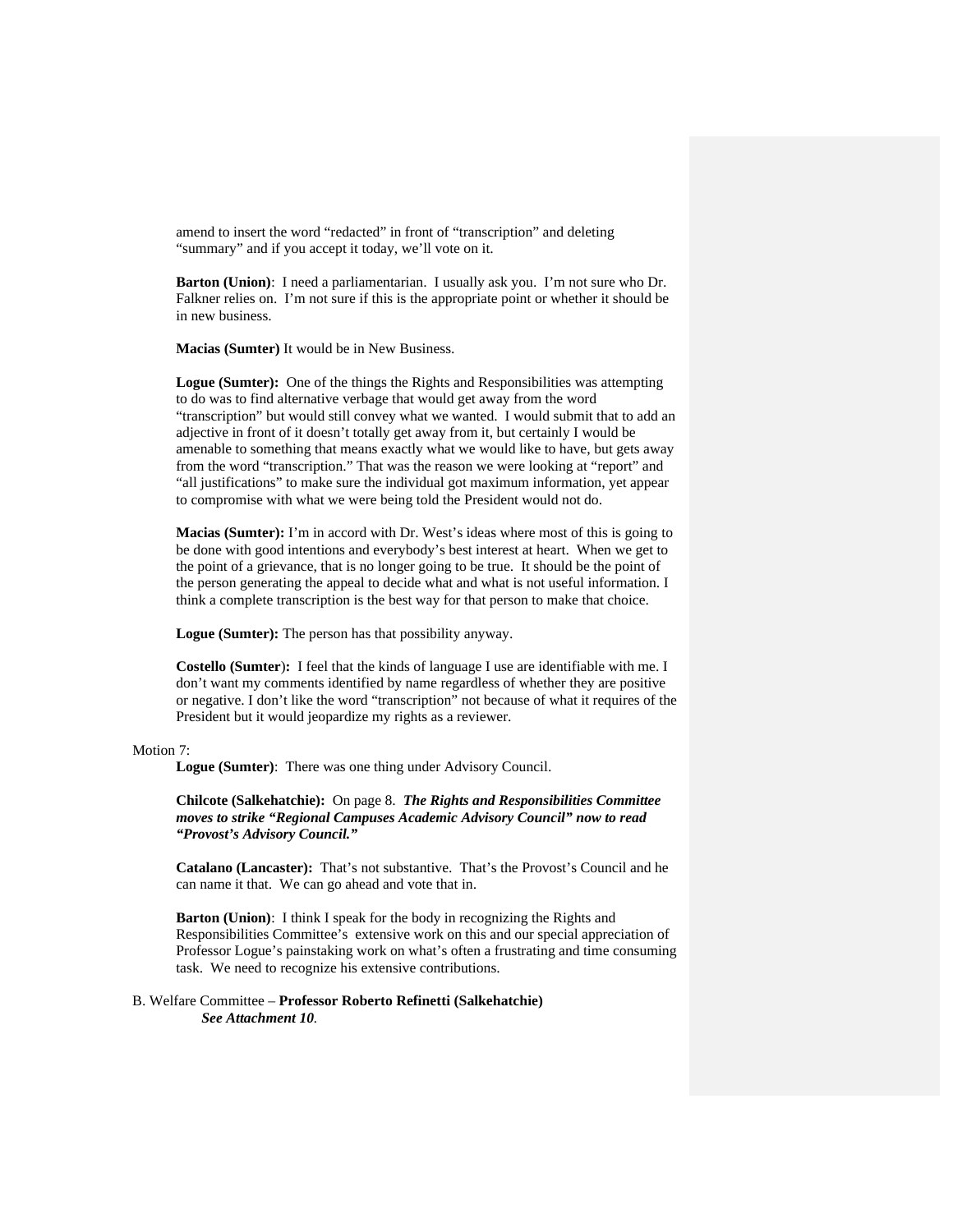**Costello**: Doesn't the Regional Campuses Faculty Manual specify the procedures for determining membership in faculty organizations?

**Chilcote (Salkehatchie)**: It specifies that the faculty organization has the right to establish membership.

**Refinetti**: That's what we wanted to determine; what procedures each campus has established.

**Chilcote (Salkehatchie)**: Each campus should have a faculty organization by-laws.

**Refinetti**: Apparently, several members of our committee were not aware of those. That's what we're going to do is each one is going to collect that information if it exists.

## C. System Affairs – **Professor Christine Borycki (Sumter)** *See Attachment 11*

**Macias (Sumter):** I believe that the College of Hospitality, Retail and Sport Management does accept MATH 111 in its core curriculum.

**Catalano (Lancaster):** Journalism does too, I believe.

**Associate Vice Provost West:** but they're changing their curriculum now.

## D. Executive Committee – **Professor Roy Darby (Beaufort)**

All of the things that were discussed at the meetings in Columbia on October  $27<sup>th</sup>$ were covered in the reports by Vice-provost Plyler and Associate Vice-provost West. Today, the Executive Committee members sat in on meetings of the standing committees.

Professor Barton declared a five minute break.

#### V. Reports from Special Committees

A. Committee on Libraries: **Professor David Bowden (Academic Programs and Continuing Education)**  *See Attachment 12* 

**Costello (Sumter**): Can you tell us anything about the process of decision making of which serials to cancel?

**Bowden (Academic Programs and Continuing Education)**: There is a record that they can tell how many have been used. It's a lot of those that have not been used. The ones that they are looking at on Elsivier which are mainly science and business. If they go with that, they'll have maybe 1300 journals on line versus 400 hard copy. If they can get this, maybe they will negotiate so that the regional campuses can get it too. They're talking \$880,000 a year and there would be access to 60,000 journals.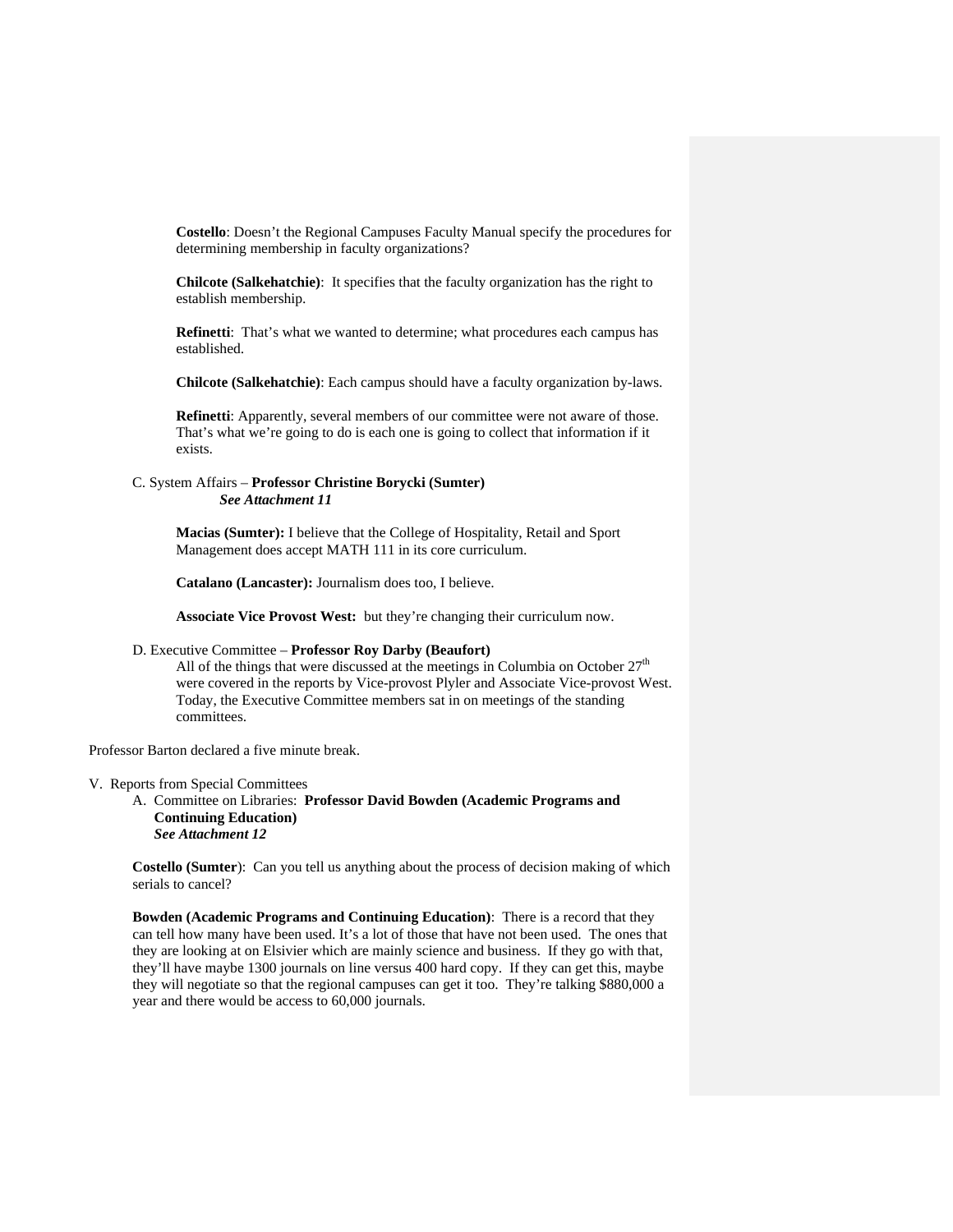**Associate Vice Provost West:** I would defer to the librarian contingent, but I believe we are already included. It's in a pilot study right now.

**Allman (Academic Programs and Continuing Education)**: The regional campuses are included in the negotiations. Thomas Cooper Library is waiting for the contract. If the contract inlcudes the regional campuses, Thomas Cooper Library intention is to go ahead with the contract. If not, Thomas Cooper Library may withdraw. They did a usage study for several months. They will also talk to the faculty.

**Associate Vice Provost West:** If they adopt it, the first year they will keep a record of the 1300 available. From the usage pattern from that year they will decide on 800.

**Bowden (Academic Programs and Continuing Education)**: We will meet again on December  $7<sup>th</sup>$ , when we will have more in depth reports.

- B. Committee on Courses and Curricula **Professor Christine Borycki (Sumter)** *See Attachment 13*
- C. Committee on Faculty Welfare **Professor Duncan McDowell (Salkehatchie)** *See Attachment 14*

D. Faculty Board of Trustees Liaison Committee – **Professor Linda Allman (Academic Programs and Continuing Education)**  *See Attachment 15*

E. Research and Productive Scholarship Committee – **Professor Bob Costello (Sumter)** The Committee has not met.

F. Other Committees:

1. Conflict of Interest Committee: **Professor Wayne Chilcote (Salkehatchie)**  The Committee has not met.

2. Ad Hoc Manual Review Committee: **Professor John Logue (Sumter)** As you know I met as the representative of that committee with the Provost and the Associate Provost and Vice-Provost Plyler and Associate Vice-Provost West on November  $10<sup>th</sup>$ . Most of the motions that came out of Rights and Responsibilities Committee came out of discussions with the Provost at that meeting with the Provost. It should be noted that a number of the suggestions that the Provost made had to do with the changes of the names of positions and offices on the Columbia campus. We think that those should simply be put into the manual since they reflect the nature of the organization in Columbia. It should also be noted that the person who really deserves a hand is Mary Cordray, because she has been doing all these changes to the manual in a form we can read.

3. Regional Campuses Academic Advisory Council No report has been provided.

VII. Unfinished Business: There was none.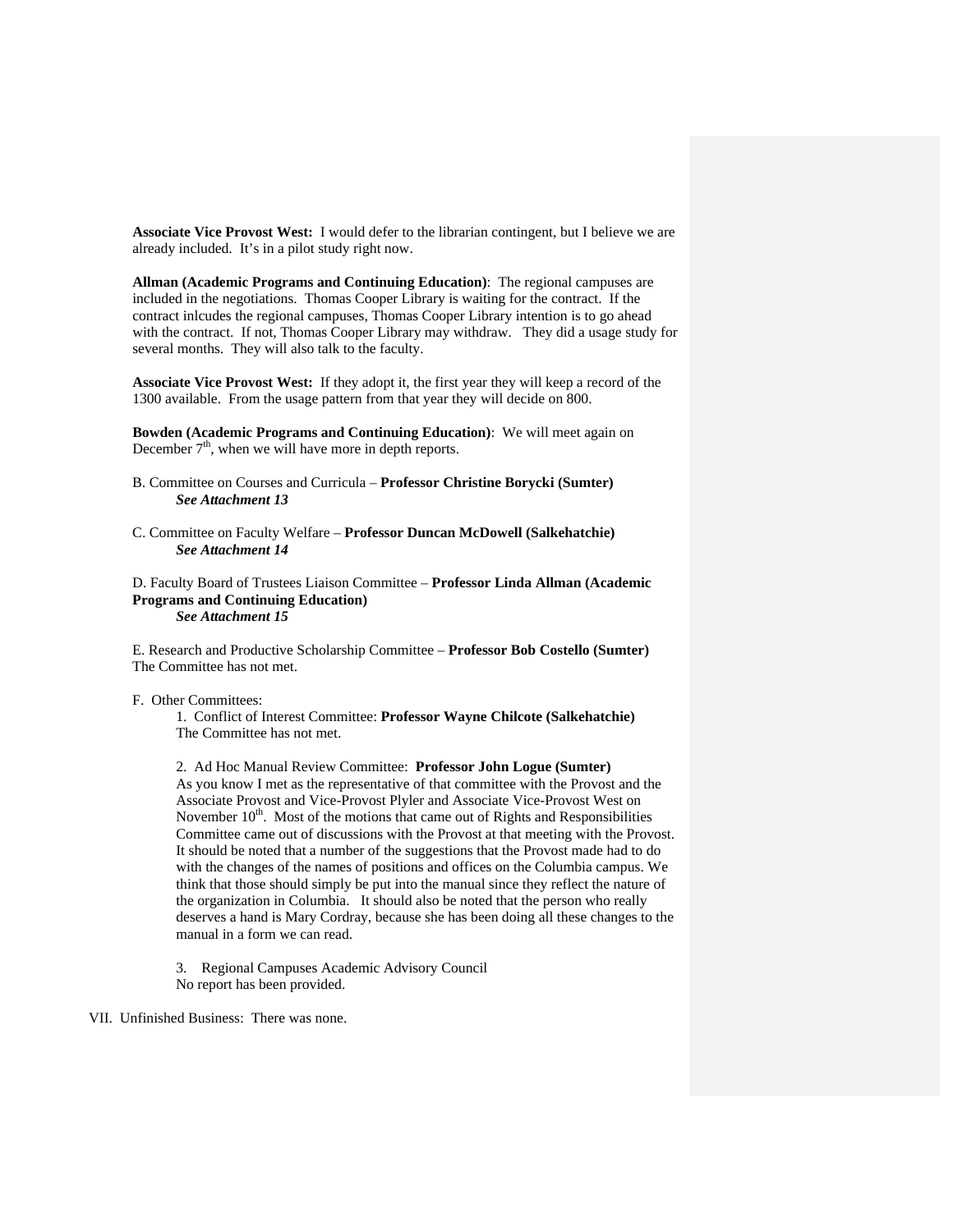Professors Catalano and Barton encouraged all faculty to review the proposed courses to be dropped from the curriculum as they noted that there were courses on the list that they presently teach.

Dean Plyler suggested that the list be put on the web.

**Borycki (Sumter)**: If you have any courses you want defended, please e-mail me or through your academic dean along with a little justification.

**Refinetti (Salkehatchie):** Is there a rationale in the packet?

**Borycki (Sumter)**: The Courses and Curriculum Committee does this on a regular basis. It's a matter of getting rid of courses in the catalog or bulletin that are just messing it up. They're obsolete courses. It's just housekeeping. The courses have not been taught on the Columbia campus since 1996. However, we know that there are mistakes on the list, some inclusions that shouldn't be there. It's also going to the departments in Columbia.

**Catalano (Lancaster):** Maybe we can suggest that in the future that they check all the courses on the regional campuses.

**Borycki (Sumter):** That did come up and the answer was that their databases are not that easy to access.

## VIII. New Business

**Costello (Sumter):** *Move that we unite Motions 1 through 5 and 7, which passed the committee without dissent and suspend the rules of this body so that we can vote on those motions, now, get them out of the way to focus on the sixth.*

**Macias (Sumter):** Point of order: Those are two separate motions and we can handle them in either order, but we do have to handle them separately.

**Costello (Sumter):** *This is a motion to unite Motions 1 through 5 and 7.*

**Borycki (Sumter):** Second.

**The motion passed.** 

**Costello (Sumter):** I move that we suspend the rules so that we can vote this time.

**Borycki (Sumter):** Second.

**Macias (Sumter):** This requires a two thirds majority.

**The motion passed.** 

**Barton (Union):** Having suspended the rules, I believe we now have the combined motions which coming from committee require no second.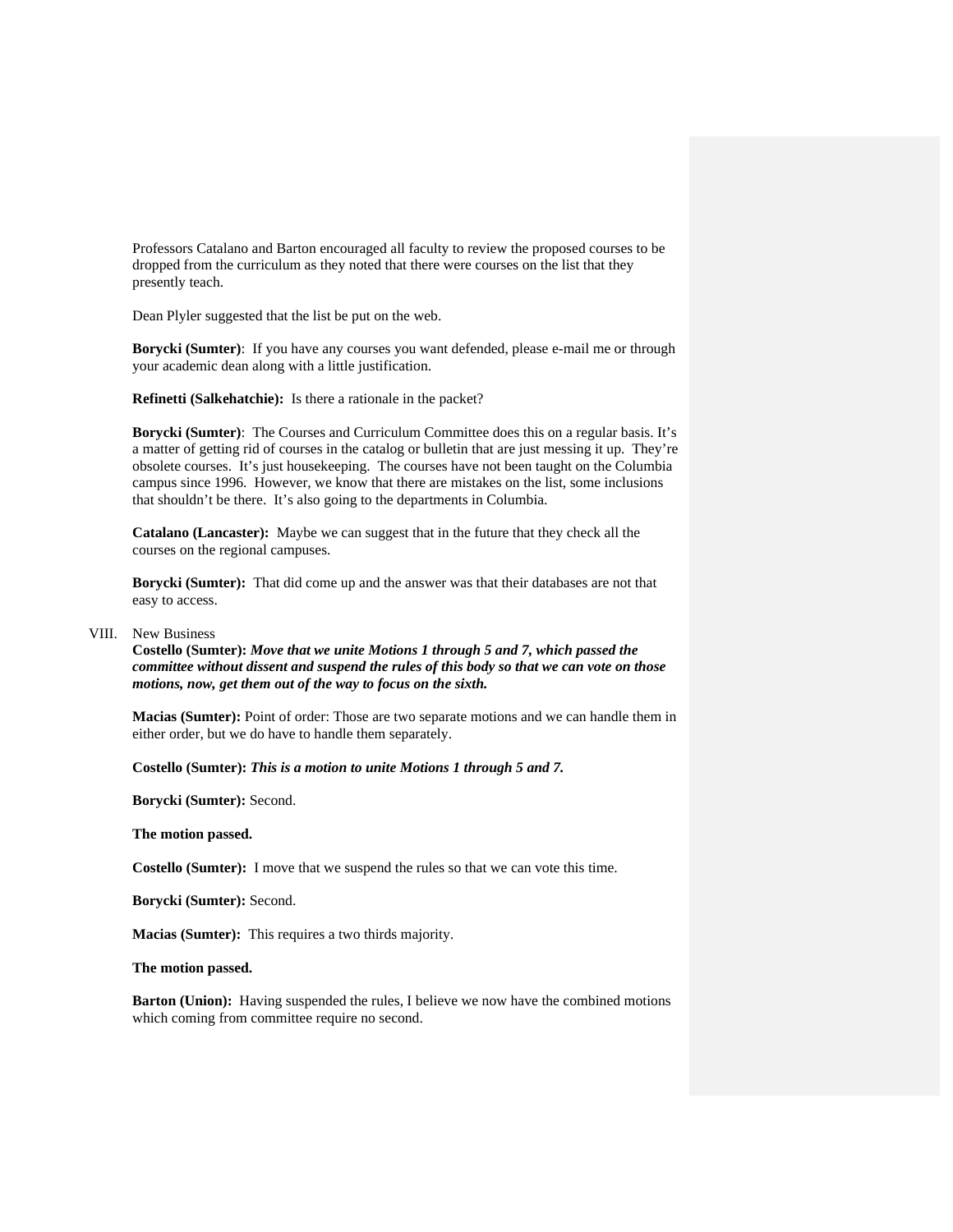### **The motion passed.**

**Macias (Sumter):** *I move we amend the motion coming from committee, Motion 6, to read: "a candidate may request a redacted transcription of the written recommendations*", etc., etc.

**Catalano (Lancaster):** Would that include keeping the word "all" in front of justifications?

**Macias (Sumter**): It doesn't have that in our current copy. I see no objection if that's truly supposed to be there.

**Chilcote (Salkehatchie):** The motion says that we would replace "summary" with "report" and add the word "all" in front of "justification at all levels of review." So the "all" remains. All we're doing is taking report out and summary and, transcription and so it is now "redacted transcription." I have polled the Rights and Responsibilities Committee and they will accept this as a friendly amendment.

#### **Catalano (Lancaster):** Second.

Professor Barton noted that the amendment had been made and seconded and called for discussion.

**Borycki (Sumter):** I feel uncomfortable voting for something that I'm not even sure what it means. I would like an official definition.

**Macias (Sumter):** It means delete identification. I'm not sure if that extends to affiliations. I do not plan to suspend the rules today. It will not be voted on until February.

## **The motion for amendment was then voted on and passed**.

**Borycki (Sumter):** *It is moved by the System Affairs Committee to accept Continuing Education's proposal to change the requirements for their Associate of Arts degree.*

**Cordray (Academic Programs and Continuing Education):** There are four courses listed under the Associate of Arts. For some reason there is a separate category over here on the left that says "required 12 hours: English 101, English 102, Theater and Speech 140 and Computer Science 101."

*The motion is specifically to remove Computer Science 101 from that select group of 12 hours and to reduce that select group to 9 hours, move it under Group 3, Quantitative Skills 6 hours (except 101*), *to delete the "101" there and make Computer Science 101 acceptable in Group 3 and under Group 4 it says Electives: 17 hours*, *move that to 20. In other words to move it from the required position to an option under Quantitative Skills and under Electives.* 

**Costello (Sumter)**: It seems to me that in our discussion in academic planning at Sumter of SACS requirements that there is an absolute requirement now for demonstration of information technology skills. Would this bypass that?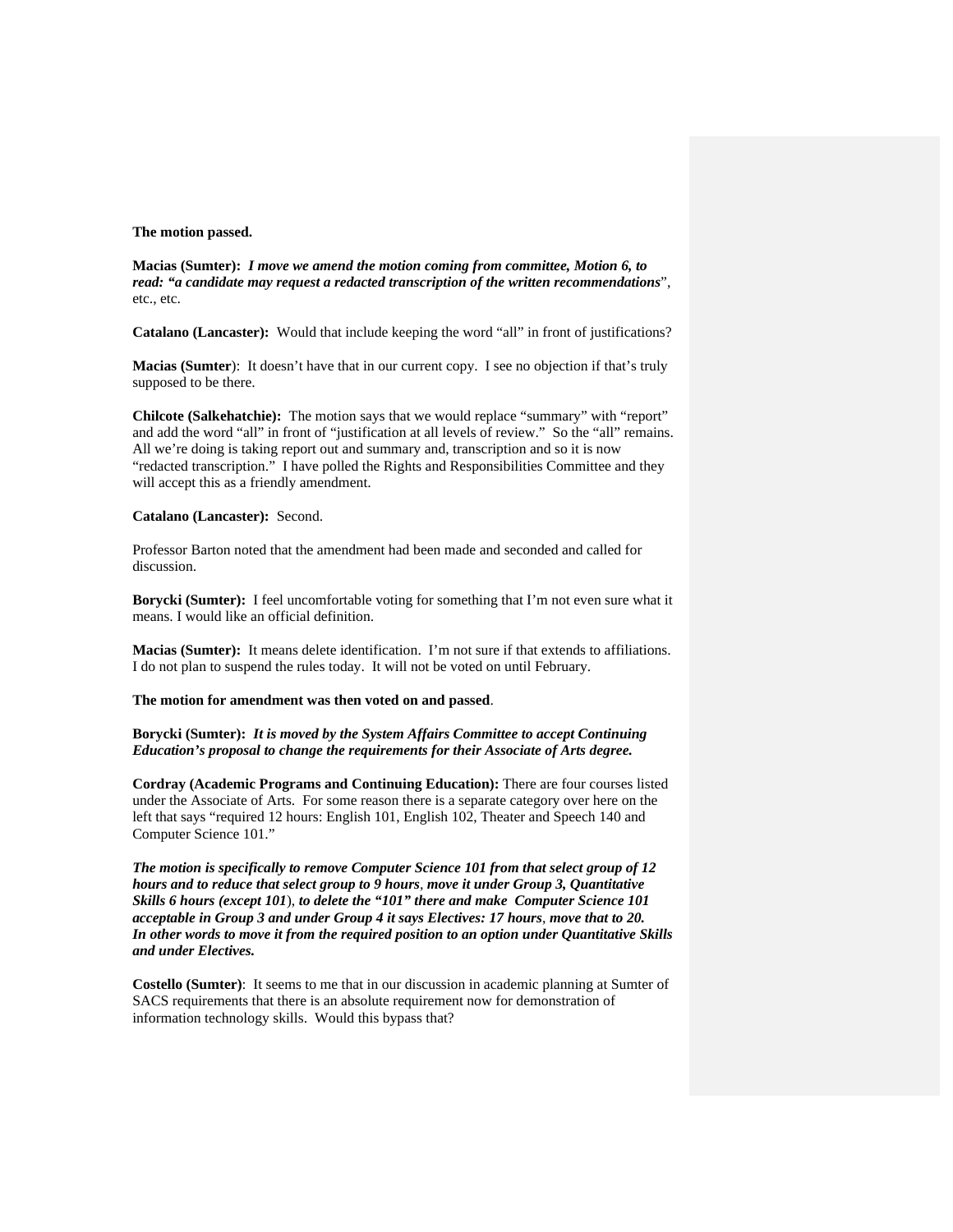**Cordray (Academic Programs and Continuing Education):** In my opinion, yes.

**Macias (Sumter):** However, it does come in closer to University core curriculum which does allow Computer Science 101 and 102 to satisfy quantitative requirements or you can take calculus or you can take statistics or logic.

**Hauser (Sumter):** In terms of trying to balance out Columbia requirements and SACS, aren't the Columbia requirements eventually going to have to move towards SACS in some substantive way? Wouldn't meeting the SACS requirements make more sense?

**Catalano (Lancaster):** Is there anyone who can clarify this in any substantive way?

**Eby (Beaufort):** What came up in discussion was that this was requiring something that other people's associate degrees were not requiring throughout the program. It was not required in bachelor's programs in Columbia. It's hard to say no when nobody else is requiring it.

**Hauser (Sumter):** Is that sufficient reason? Maybe we should start requiring those things.

**Cordray (Academic Programs and Continuing Education):** The possibility of changing the program has arisen through students questioning the necessity of three required courses in quantitative skills whereas the other two-year programs only have two required courses in quantitative skills. The problem is that 80% of the students complaining about taking the three quantitative courses are not seeking a USC degree. They're going into the Maryland program.

**Macias (Sumter):** These students probably want an associate degree from us, Fort Jackson, and by moving this course around, they'll be able to get it on their way to the baccalaureate degree, in which case I think this helps Fort Jackson numbers.

#### **The motion passed.**

**Borycki (Sumter):** It is moved to accept USC Lancaster's proposal to change the requirements for their AS in Business program.

**Thurman (Lancaster):** The College of Hospitality, Retail and Sport Management in Columbia changed their baccalaureate degree program called Administrative Information Management. Our two year program is a feeder program into that baccalaureate degree program. We wish to make changes so that there will be an easy transference of courses to their program, such as:

First: to our baccalaureate degree program we added one fine arts course,

Two: the old requirement in our program was MATH 111 or Computer Science 101. We have changed that to be MATH 122 because MATH 111 in most baccalaureate degree programs is considered to be remedial math and, therefore, does not count. Therefore, we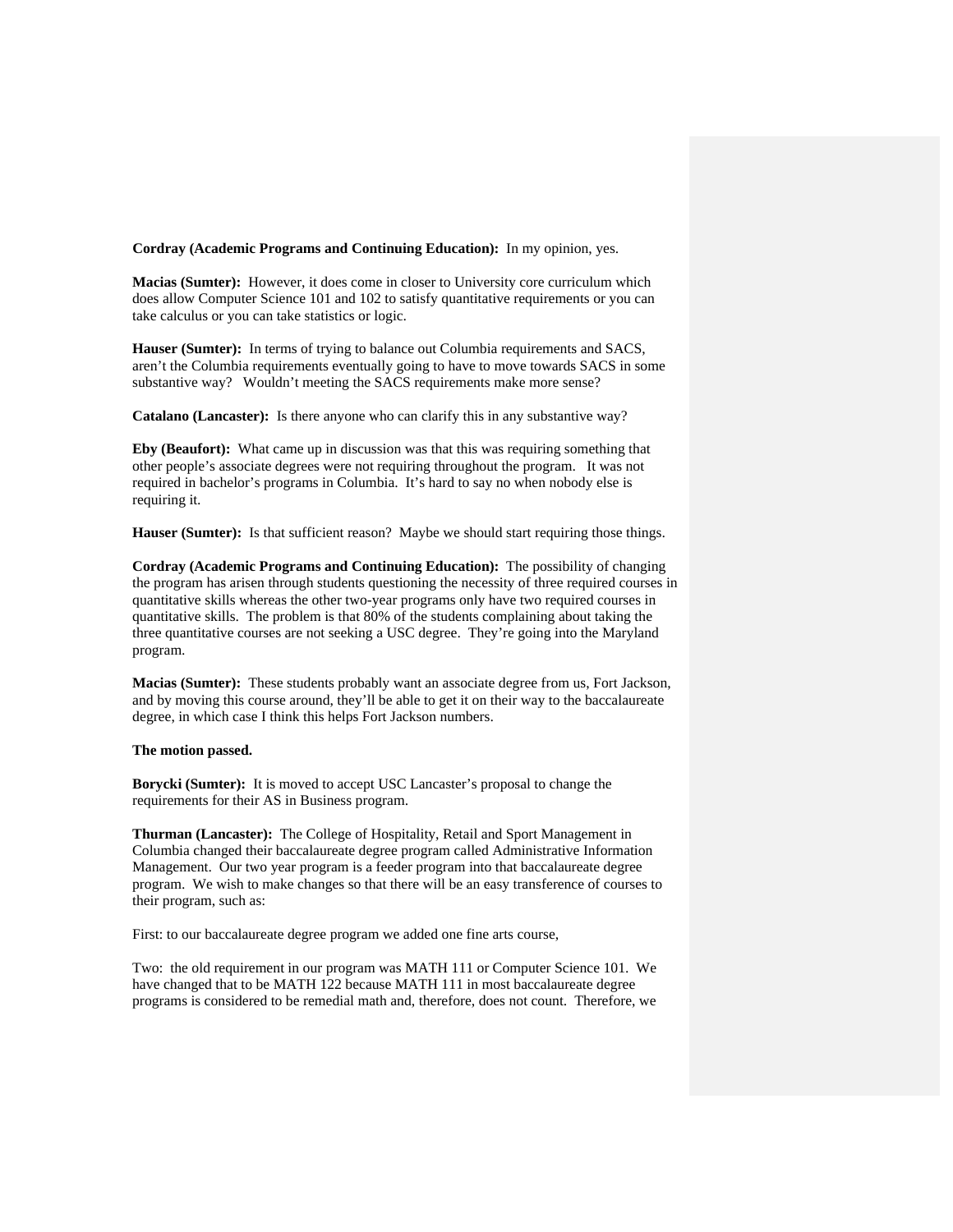wish to upgrade our program to be MATH 122 or Computer Science 102. The old computer science is moved to another section.

We wish to change from ACCT 222 and 222 Lab which is a survey of accounting. The Business Administration baccalaureate degree program was changed in 1997 to do away with ACCT 225 and 226 which are their two accounting courses. They were consolidated into one accounting course. Our two-year degree program accepted ACCT 222 and 222 lab for their accounting that they need in the two-year business degree program. For those going down to Columbia for the Administrative Information Management curriculum had to have two courses in accounting. They had to have Retail 261 and Retail 262 which is equivalent to ACCT 225 and 226. They did not want to give 6 hours of credit for the 4-hour course. We propose to go back to the ACCT 225, so that when they go to Columbia they can take Retail 262 which is equivalent to our ACCT 226.

Next, we deleted the requirement for AIME 264. The Columbia campus deleted that from their requirements. In its place we are putting Management Science 190, Computer Information Systems in Business.

The Columbia campus deleted three courses: AIME 243 which is Word Processing Concepts in Technology, AIME 264 which is the Computer Applications in Business and they deleted Records Management, AIME 270. We deleted the AIME 264. We wish to keep the Records Management course and the Word Processing course, because the majority of our students do not go on to complete a baccalaureate program, but go directly into the work field. We felt these two courses were essential to their needs.

If you already have Computer Science 101, you do not need to take MGSC 190.

#### **The motion passed.**

Nominations for representation on USC Faculty Welfare: **Linda Allman (Academic Programs and Continuing Education)** 

**Linda Allman** was elected by acclamation.

The R & R Committee does have a draft of the definition of service in progress and that will be mentioned in the report.

IX. Announcements:

**Macias (Sumter):** Noni Bohonak recently completed the defense of her dissertation. She is now Dr. Bohonak.

There was hearty applause.

**Logue (Sumter):** This is an announcement relative to the website maintained by Travis Wechsler for the changes to the faculty manual.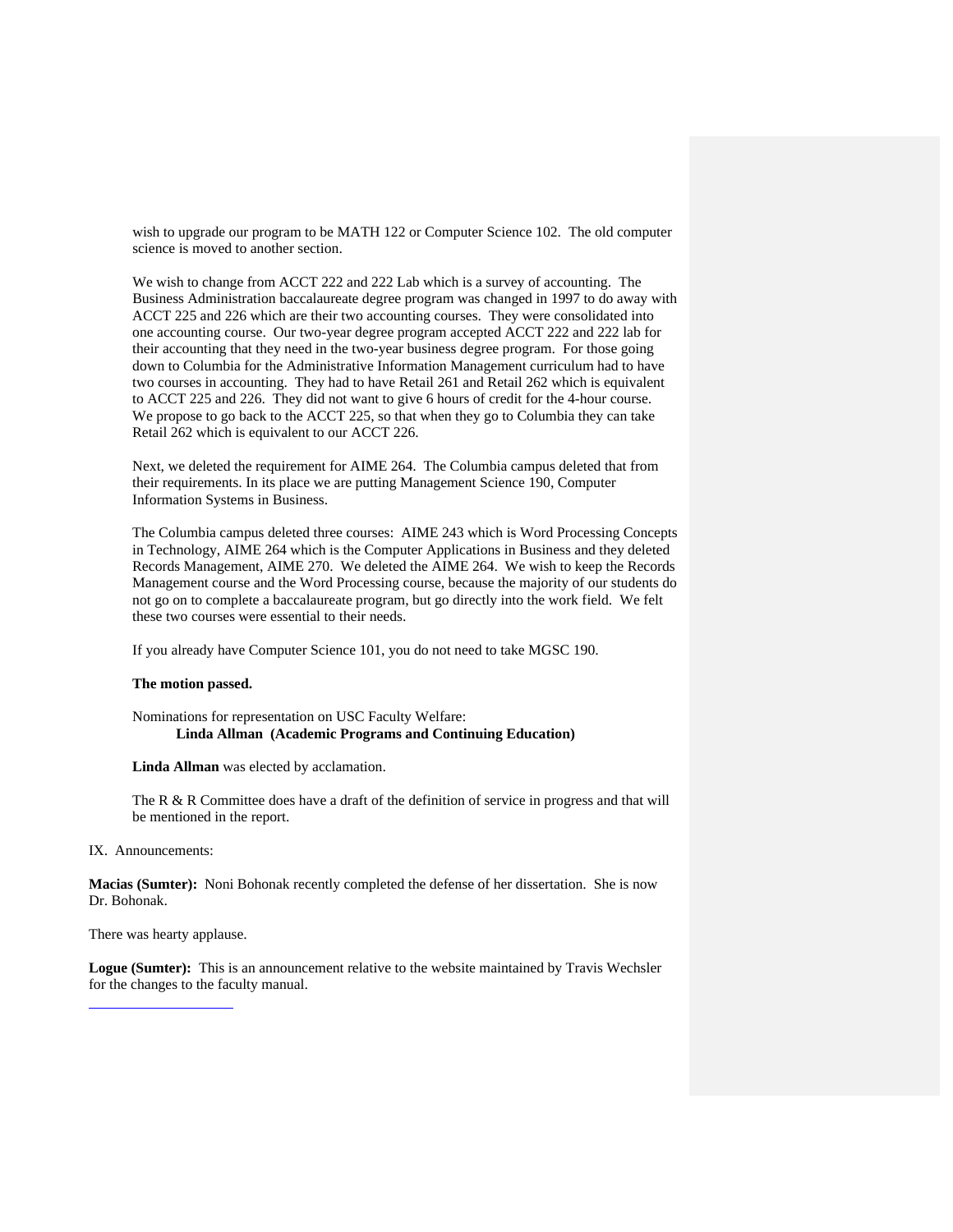**Borycki (Sumter):** The Regional Campuses Faculty Senate web page is very out of date. It has Ellen Chamberlain as Chair of this body.

X. Professor Barton adjourned the meeting at 3:32

Respectfully submitted, Roy Darby 

**Formatted**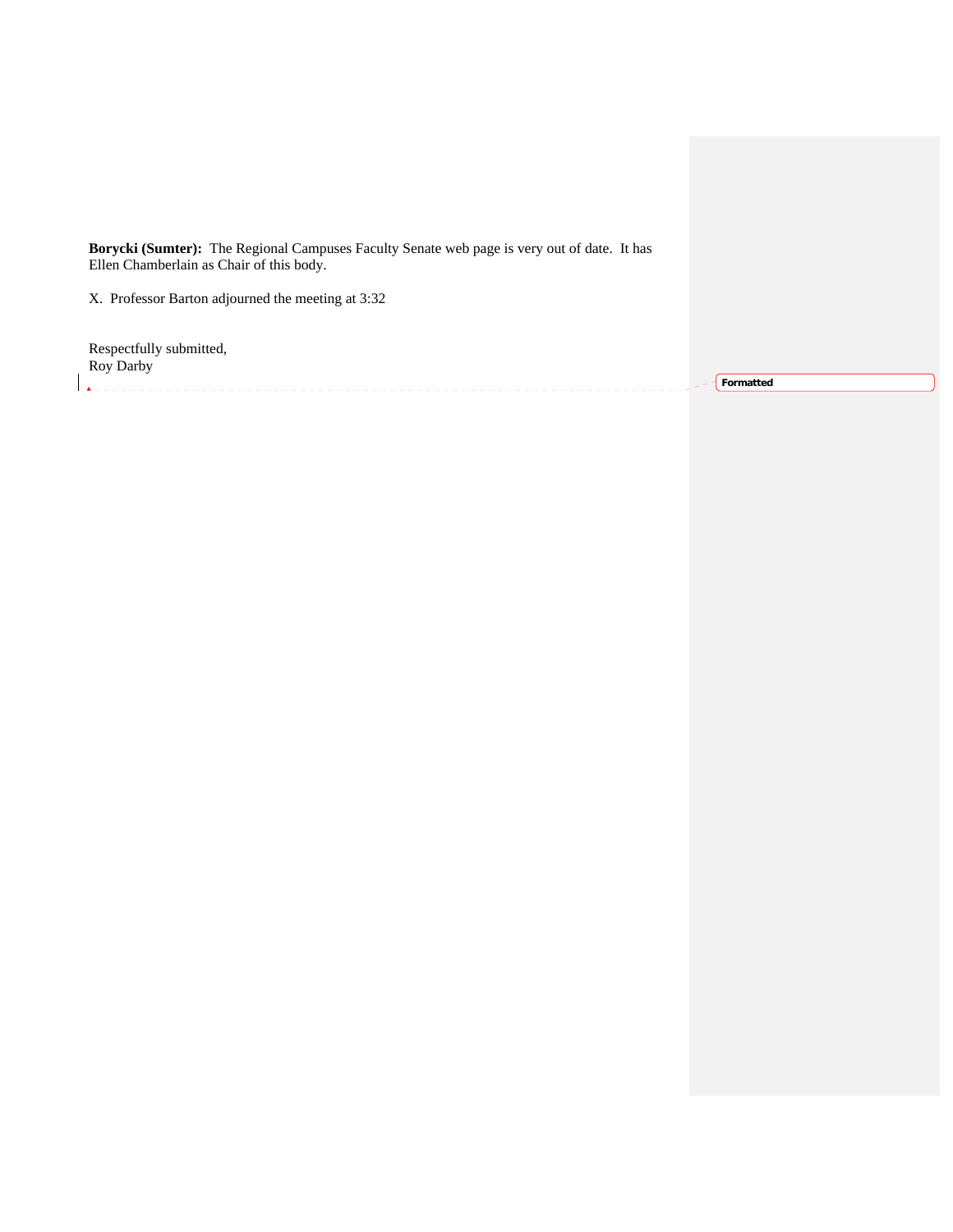# **Report of the Vice Provost for Regional Campuses and Continuing Education University of South Carolina Union November 17, 2000**

Legislative: In the aftermath of the lottery vote, there is scant information about what higher education language will be included in future legislation

It is far too early to speculate on the budget and budget issues, but Johnny Gregory indicates that the priorities he will be advancing are: pay raises; adequate formula funding; capital projects, and additional funding for the regional campuses in the face of potential increased enrollments as a result of the lottery legislation.

President Palms met last Wednesday with Speaker of the House, Wilkins, on this issue and reports that we have got to shore-up support for the Governor's lottery funding proposal.

I am working with the Provost to ensure inclusion of Regional Campuses' capital projects in the University's request to the legislature.

On the proviso side, this will be the seventh consecutive year that the private colleges and universities in South Carolina will be lobbying hard for state appropriated scholarship monies- presumably to be taken from the Palmetto Fellows allotment. We've got to work hard to defeat this effort!

Seamless University: Provost Odom is deliberating on how best to examine the myriad of issues that currently impede processes and relationships among campuses of the University. I hope to have definitive information on this effort soon.

One aspect of this initiative or one "hole in the seam" is the difficulty students and campuses have one assess of the differential in tuition between regional and senior campuses of the University. Our people<br>have looked at this problem with representatives from CSD, Financial Aid, and Regional and Senior<br>have looked at

We also await the Governor's signature on several important bills which impact: the initiation of some long awaited capital projects and the procurement of videoconferencing equipment which will be installed at all Regiona

Miscellaneous: Vice Presidents Bill Hogue, Chief Information Officer and Bill Harris, Research, have really enjoyed meeting faculty and staff and familiarizing themselves with the Beaufort, Lancaster, Salkehatchie and Sumter Campuses. They will accompany me to Union for same in<br>December. We have had productive discussions on those issues which impact their areas of<br>responsibility. I believe that the campuses responsibility. I believe that the campuses will see some immediate benefit from their new awareness.

Congratulations are in order for Dr. Todd Scarlet, Assistant Professor of Biology at USC Lancaster, who was awarded a \$21,000 SC Research Institute equipment grant during the annual Researchers of Carolina reception last October 24.

#### **End of Report**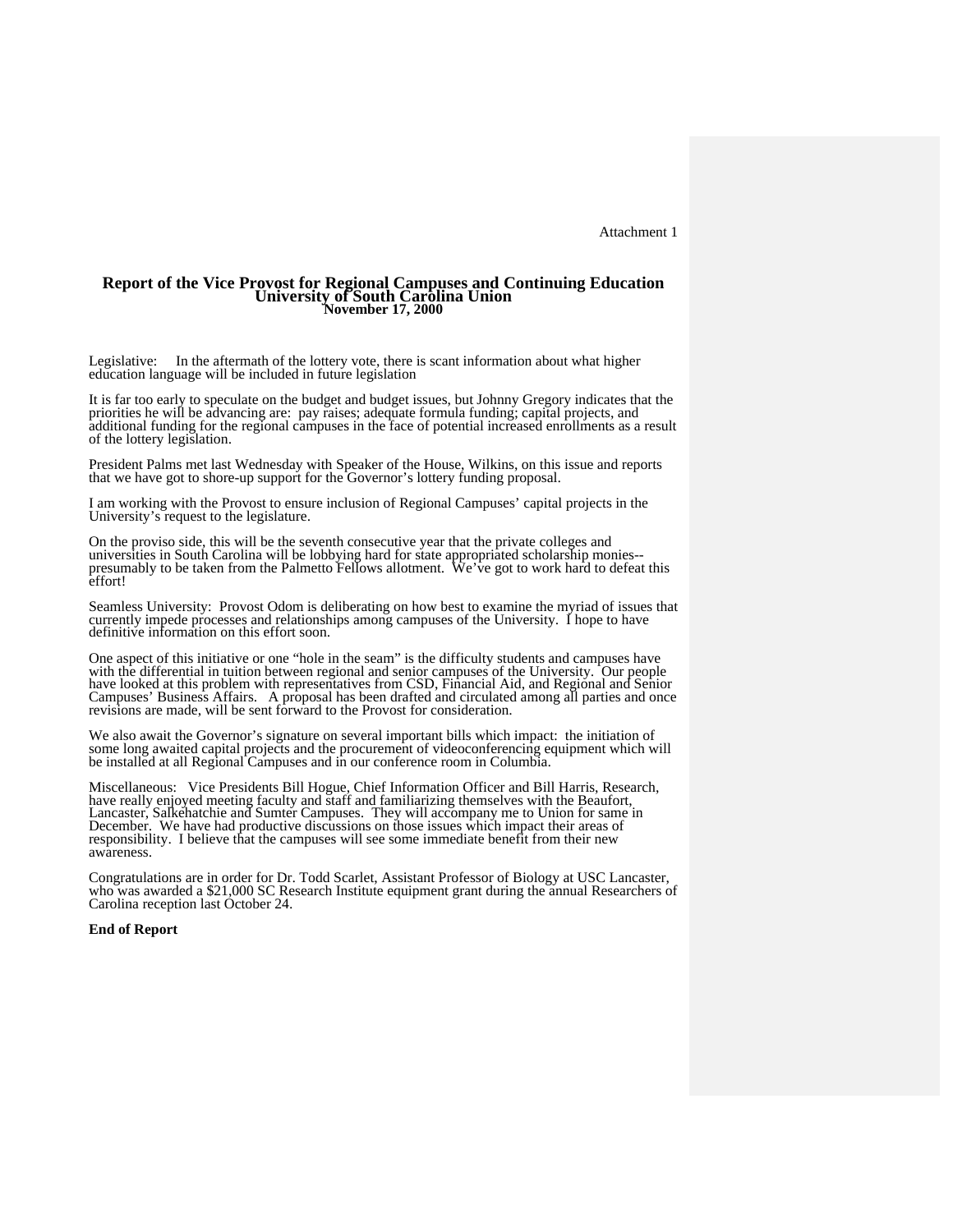## Report of the Associate Vice Provost Carolyn A. West **Regional Campuses Faculty Senate November 17, 2000 USC Union**

**FACULTY EXCHANGE GRANTS** – Faculty Exchange applications are due in the Office of the Vice Provost on November 28, 2000.

**PROVOST DEVELOPMENT GRANTS** – Applications for Provost Development Grants are due in the Office of the Vice Provost on February 15, 2000. There is an application on the Regional Campuses Web Site and applications also should be available from the Academic Dean on each campus. I encourage you to apply and ask that you make your colleagues, who are not present today, aware of this opportunity. If you received a grant last year, please remember to turn in a concluding report describing the way in which you utilized your grant money.

**DEPARTMENT MEETING** – On October 20, 2000 several faculty and I met with three faculty from Biological Sciences to discuss curricular changes under discussion in Columbia, as well as, ways to improve communication between the regional campuses faculty and Columbia faculty. The major change in the Biology curriculum concerns adding the STAT 201 as a requirement for majors. I refer you to Dr. Borycki for discussion of this question. She has been vigorously protecting the interests of your students on the Curriculum and Courses Committee, especially as pertains to this proposal. Please thank her for the outstanding job she is doing as a member of this committee.

**LIBRARY DATABASES-** Dr. Plyler and I have been involved in several meetings with personnel in the Thomas Cooper Library, attempting to improve delivery to and consideration of the Regional Campuses when decisions are being made concerning the purchase of databases. I hope that you will soon begin to experience some improvement in consideration of the Regional Campuses. We still have a long way to go on this matter so I would suggest that you continue to lobby around this question.

**UNDERGRADUATE ENGINEERING PROGRAM –** The VUEE program which has delivered undergraduate engineering courses to our campuses for several decades is being discontinued by the College of Engineering and Information Technology beginning next semester. We are attempting to develop a similar program using faculty on the Regional Campuses over some distance ed technology. Dr. Robert Nerbun of USC Sumter will be teaching ENGR 200 as a web course in the Spring, 2000 semester. We hope to be able to offer two of the five lower division engineering courses each semester beginning in Fall, 2001.

**DISTANCE EDUCATION INSTRUCTIONAL SUPPORT-** I wanted to remind you of the excellent assistance that is available to you if you have a need for advice, inspiration or technical assistance when developing distance ed courses. This includes web development assistance. Susan Bridwell and her staff are ready and willing to assist in any possible manner. All you need to do is ask. I would suggest that you speak with Dr. Lisa Rashley or Dr. Robert Castleberry, who have both recently used DEIS services.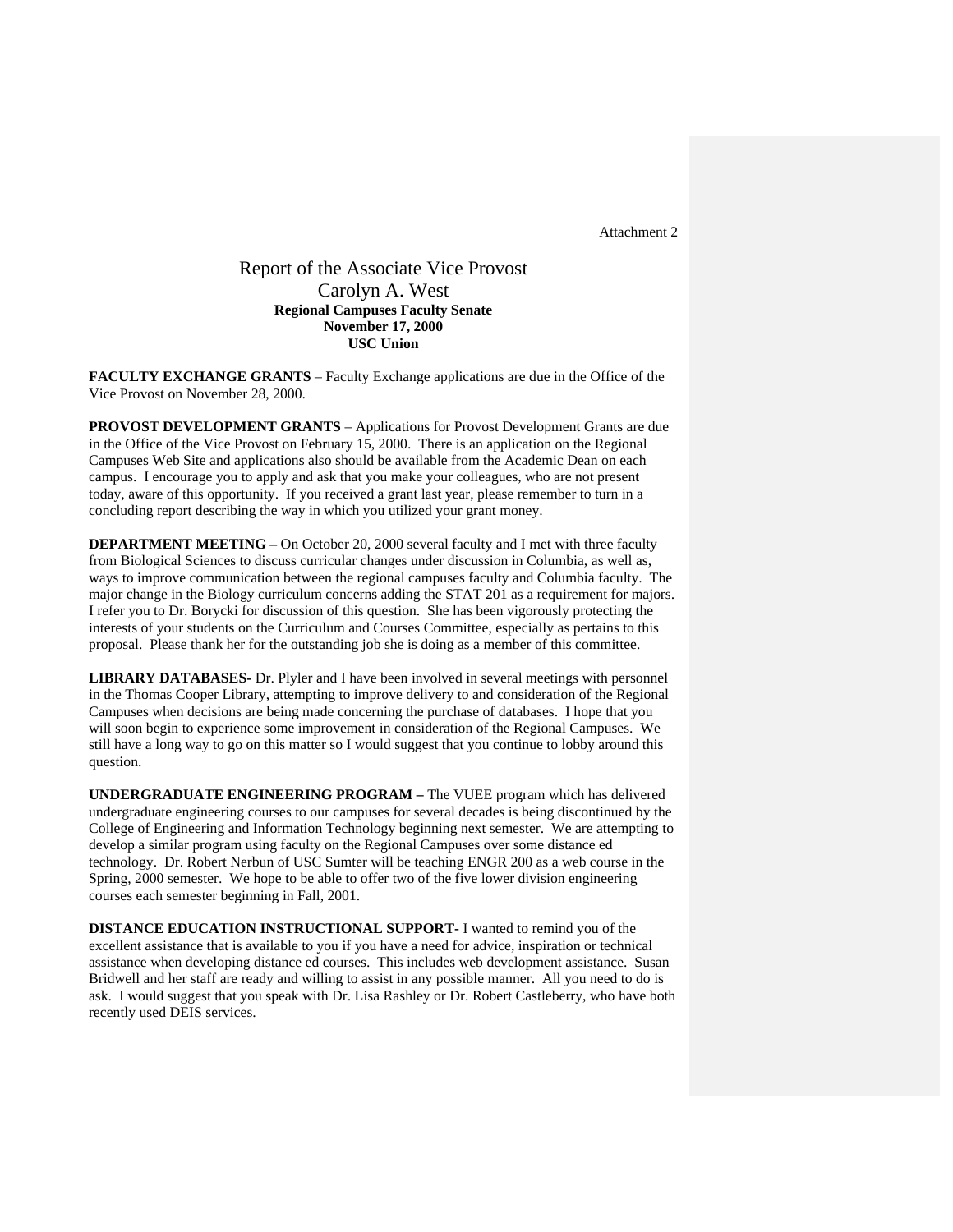Attachment 2 Page 2

If there are needs you have or questions please feel free to contact Susan or her staff. The generosity of spirit and manner of engagement of DEIS is certainly a joy to experience.

**LANCASTER FACULTY MEETING** – I had the pleasure recently of attending a faculty meeting at USC Lancaster. My attendance helps me to stay in touch with faculty concerns and problems. Please feel free to invite me to attend a meeting on your campus.

**DAVID HUNTER** – The Regional Campuses have received \$32,000 from CHE to purchase equipment and training to provide two-way video conferencing among our campuses. The equipment, which is primarily designated for performance indicator communication among regional campuses, may also be used for delivery of small classes between campuses. Faculty who might be interested in developing courses to be shared among campuses should definitely consider this when deciding on a delivery mode.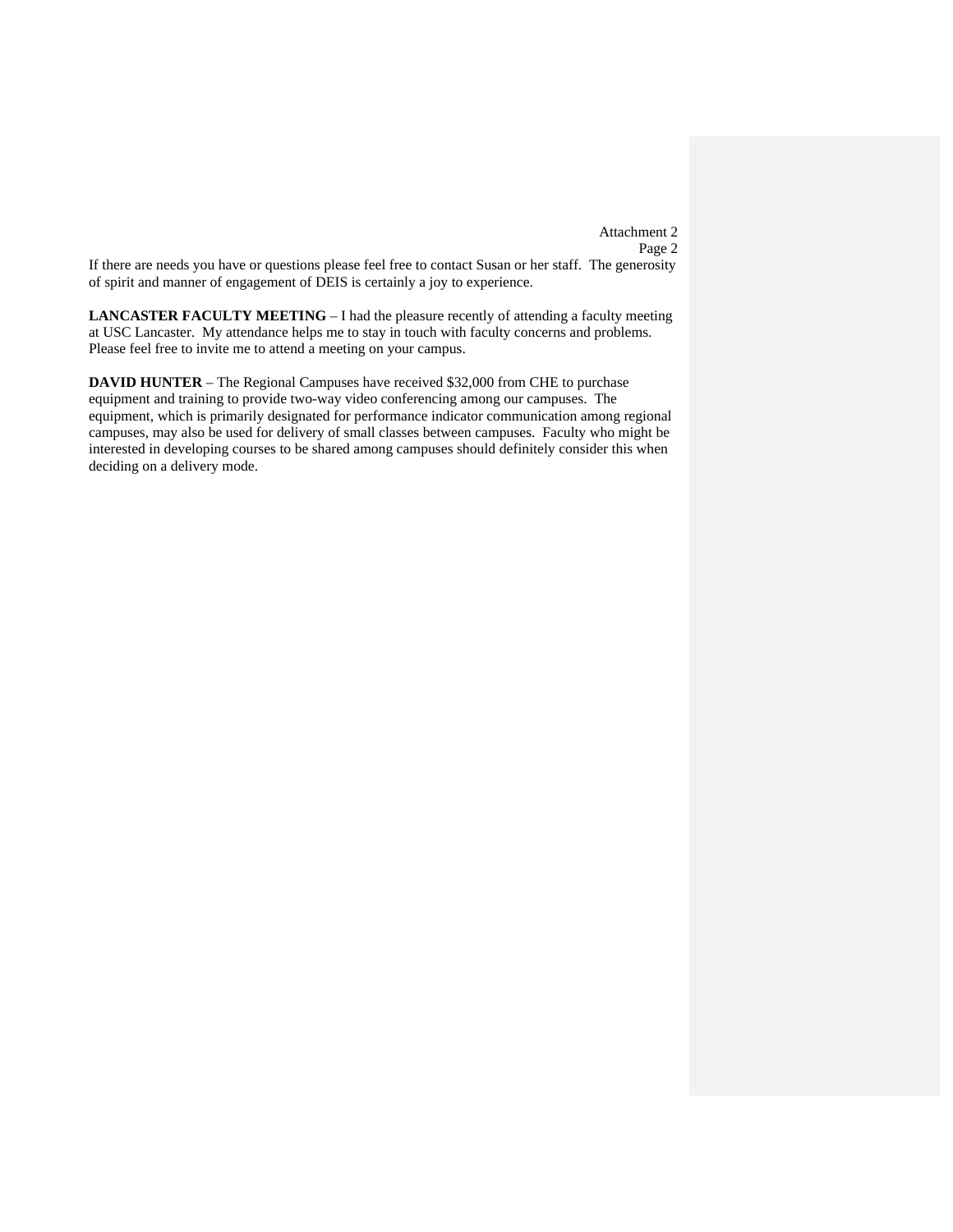## USC Beaufort Dean's Report Regional Campuses Faculty Senate November 17, 2000

USC Beaufort is again occupying Beaufort College. The rededication was held on November 2 with Dr. Larry Rowland as the speaker. Last week, we moved eight offices so that all staff positions are back in the appropriate office.

Dean Vince Mesaric is retiring on December 31 with 28 years service to the University. Congratulations are in order for these years of dedicated service to USCB. We will be searching for a new Assistant Dean of Student Development next month.

Our campus is working diligently on the Title III grant proposal. Assistant Dean Gail Quick is the administrator primarily responsible for this effort.

Aaron Marterer is the new Director of the USCB Opportunities Scholar's Program. We are currently searching for a Director of Public Relations and Information.

The Jasper County School District/USCB Partnership is well underway. Dr. Bob Wolf is the Director of this partnership. We will be hiring a grant writer with grant funds from the partnership to work with Dr. Wold to develop grant proposals to support programmatic initiatives for the Jasper County School District.

USCB is collaborating with Clemson University and the Lowcountry Math Science Hub on an NSF grant for the Jasper County middle school science program in coastal ecology. This proposal, if funded, will provide \$117,000 over three years for USCB to hire a program specialist to work with Jasper County students through this collaborative effort.

We continue to work on the Founder's Campaign 200- having raised \$125,000 for Beaufort College furnishings and fixtures. This campaign will continue through the end of the academic year. We are also working on a matching capital grant for Pritchards Island. The goal is \$50,000.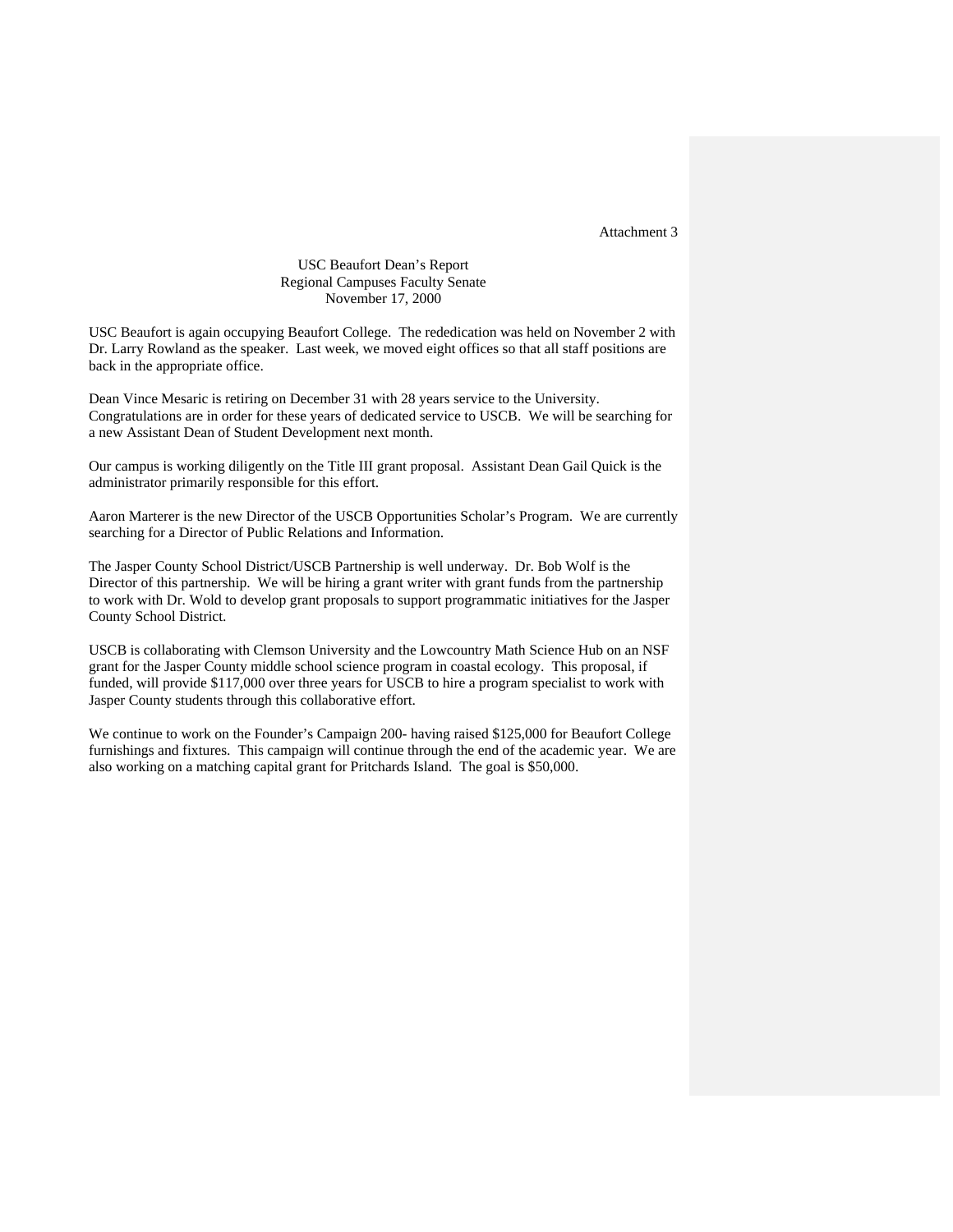## USC LANCASTER DEAN'S REPORT REGIONAL CAMPUSES FACULTY SENATE USC UNION: FRIDAY NOVEMBER 17, 2000

- ♦ Pre-registration for the Spring 2000 semester began October 30. There has been a very good response so far and classes are filling up quickly.
- ♦ Academic Support Services, which includes The First Year Experience and Students in Transition's University 101 course, recently hosted a Service Learning Fair to further strengthen the strong bond between USCL and the community. Students enrolled in this course must complete ten hours of community service for college credit. Approximately 100 students pledged their support to organizations representing education, health care, social services, and businesses.
- Students from all county high schools in Lancaster and Fairfield counties, including Richard Winn Academy, joined students from York Comprehensive High School in participating in dual credit courses offered through USC Lancaster. Professors Barry, Catalano, and Garris are teaching these courses in addition to their regular responsibilities.
- ♦ The Hubbard Hall Gallery was the site of a recent exhibit of selected works by members of the Lancaster High School National Art Honor Society. The show highlighted a very talented group of local high school artists participating in the Advanced Art Placement Program.
- ♦ The Elliott White Springs Prize for Fiction Contest is once again being hosted by the Friends of the Medford Library group. Student submissions of previously unpublished fiction, no more than 5000 words, are eligible for the \$1,000 cash prize. Additional information is available online at [www.sc.edu/lancaster/fictioncont.html.](http://www.sc.edu/lancaster/fictioncont.html)
- ♦ The Friends of the Medford Library organization hosted a Gallery Talk and Book Signing featuring Dr. John Catalano, Philosophy Professor and Humanities Division Chair. Dr. Catalano discussed his newly published book, Francis Lieber: Hermeneutics and Practical Reason.
- $\blacklozenge$  Psychology Professor Dianne Evans was a presenter at the 37<sup>th</sup> Annual Southeastern Conference of Counseling Center Personnel in Nashville, Tennessee. The conference theme was "Meaningful Relationships in the New Millennium," and Professor Evans' program was titled "Restyling Meaningful Relationships for the Returning Adult Student."
- ♦ Dr. Todd Scarlett, Assistant Professor of Biology, has received a \$21,000 South Carolina Research Institute Equipment grant. Dr. Scarlett is the only recipient from a regional campus to receive an award.

Dr. Jeffrey White, Professor of Psychology, presented "Angry Students: Combating Destructive Behavior and Promoting Civility on Campus" at the  $19<sup>th</sup>$  Annual Conference of The Freshman Year Experience in Columbia. He also presented "Therapy to Combat Destructive Behavior and Promote Civility and Health" at the South Carolina Psychology Association Annual Conference in Myrtle Beach.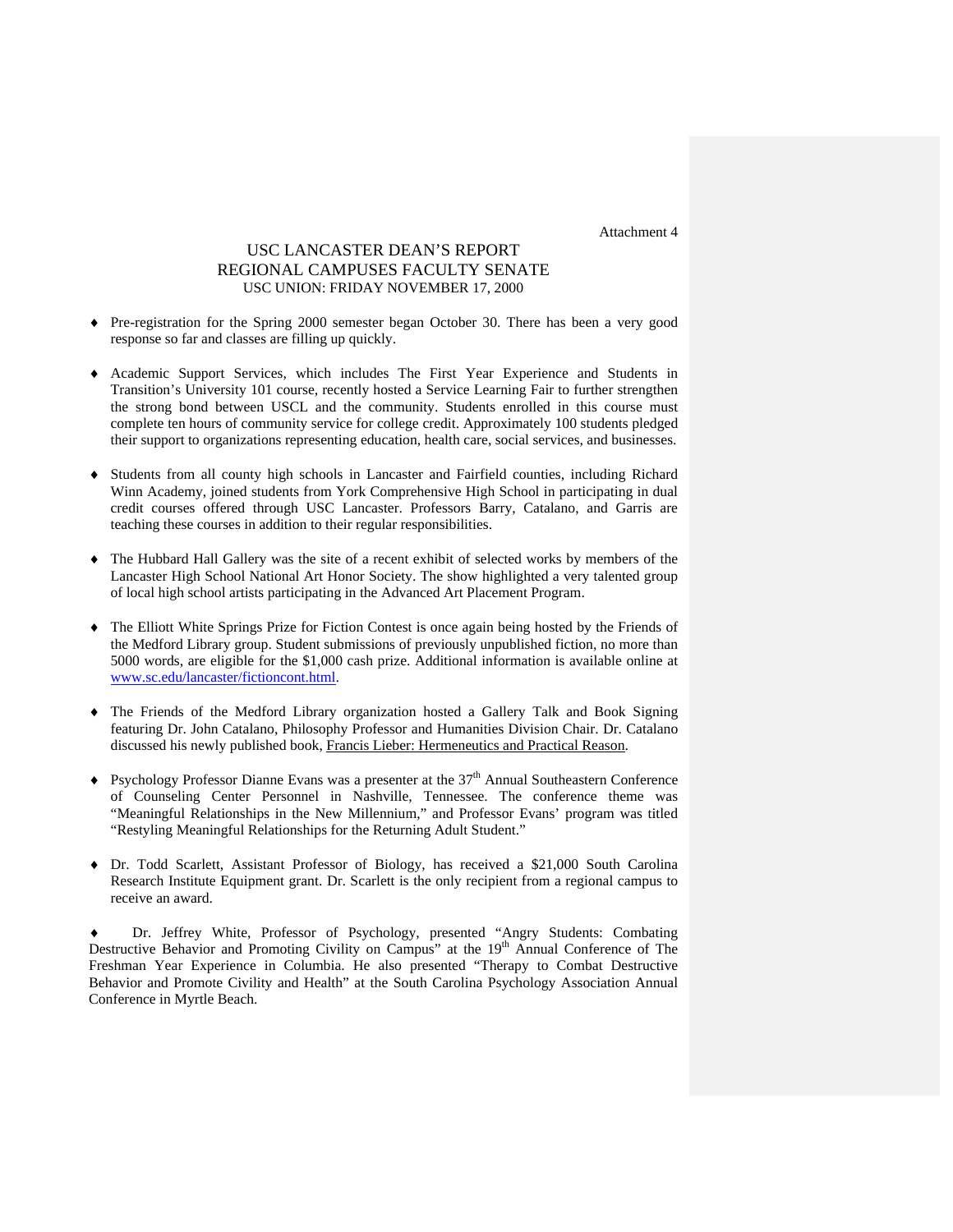## **USC SALKEHATCHIE DEAN'S REPORT REGIONAL CAMPUSES FACULTY SENATE NOVEMBER 17, 2000**

## **FACULTY NEWS**

Dr. Ron Cox's paper "From Democrat to Whig: The Senatorial Career of William Campbell Preston of South Carolina, 1833-1842" has been accepted for publication in the 2001 *Proceedings* of the South Carolina Historical Association.

Dr. Gail Gibson has been accepted as an associate faculty member of the USC School of the Environment.

## **CAMPUS HIGHLIGHTS**

A subcommittee of the Commission on Higher Education visited the campus on October 17 to tour the facilities and discuss capital needs request and future construction projects.

The October 12 Oyster Roast held at Myrtle Grove Plantation near Walterboro was a success. Approximately 100 people attended this donor cultivation event. A similar event was held on November 9 at Gravel Hill Plantation in Allendale. One hundred and fifty people enjoyed an oyster roast followed by a barbecue.

In October, a preliminary drawing of the campus master plan for both the Allendale and Walterboro sites was unveiled. The plan, which includes several new facilities at both campus sites, is scheduled for completion in late November.

On October 5, USC Salkehatchie Walterboro hosted a Women's Health Fair sponsored by Colleton Medical Center. Over 200 women attended the event. Dr. Heraline Hicks, a Walterboro native and noted researcher for the Center of Disease Control in Atlanta was the keynote speaker. Several concurrent sessions on topics of interest were held including one entitled "The Midlife Crisis That Made Money" which was conducted by Dorothea Benton Frank, author of the best selling book Sullivan's Island

Student events held this fall included a family night Luau featuring Caribbean fare prepared by the students themselves. A jazz concert featuring the Savannah Arts Academy Jazz Band and a Red Cross community blood drive were held on November 6.

At the September meeting of the Western Carolina Higher Education Commission several members pledged their personal support of the newly established faculty/staff professional development fund. This account was initially funded with proceeds from the annual phonathon. This fund was created to assist faculty with expenses related to conducting research, presenting papers at conferences and other scholarly activities.

The South Carolina Export consortium, partnering with the USC Salkehatchie Leadership Center presented a half-day program on October 10, focusing on trade preparations and trade leads at the USC Salkehatchie Allendale Campus. The program introduced industry representatives from the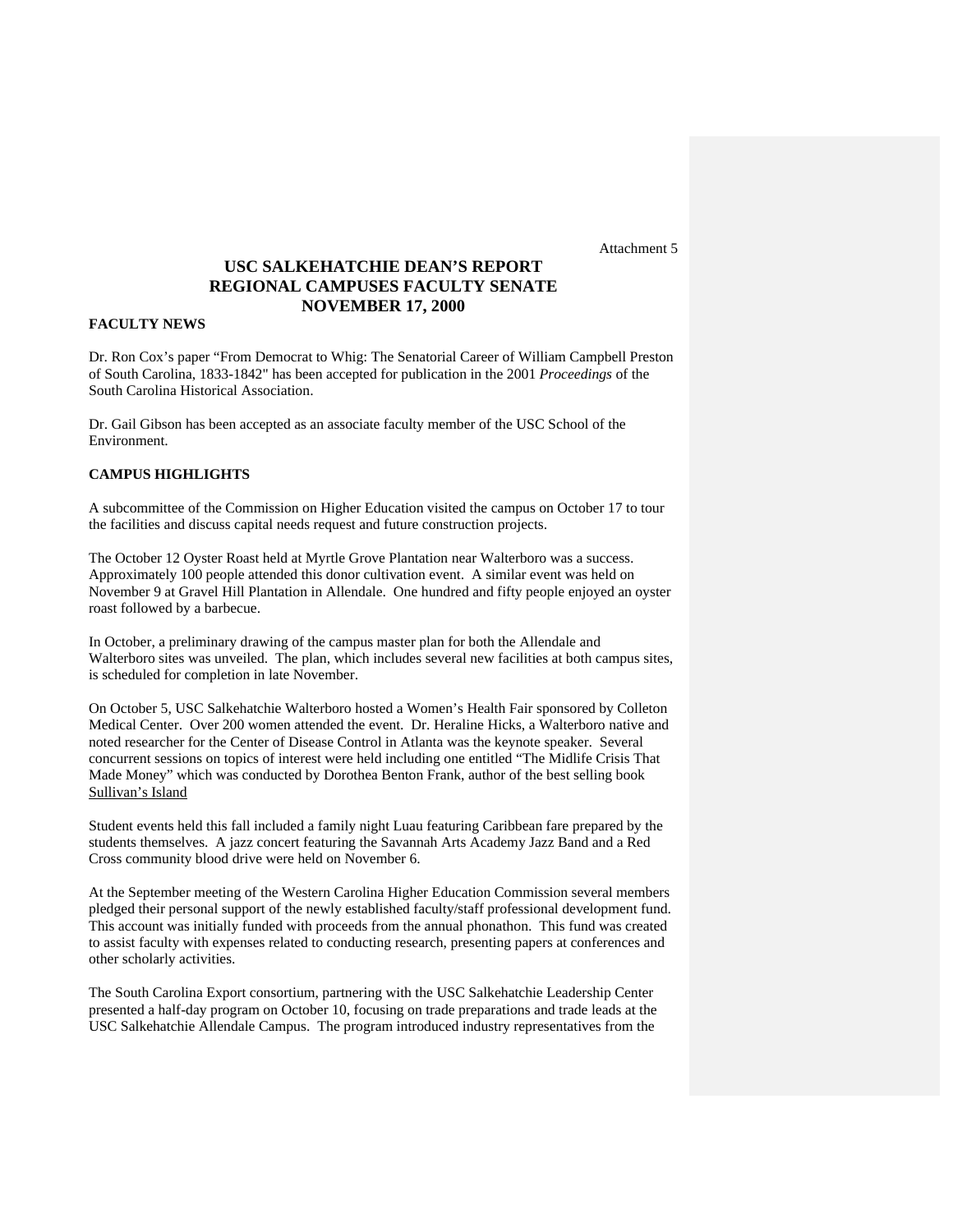Attachment 5 Page 2

five county area to organizations that are available to assist small businesses with international trade. Speakers included representatives from the District Export Council, S. C. Department of Agriculture, S. C. World Trade Center and the U. S. Commercial Service of the Department of Commerce.

Respectfully submitted:

Ann C. Carmichael Dean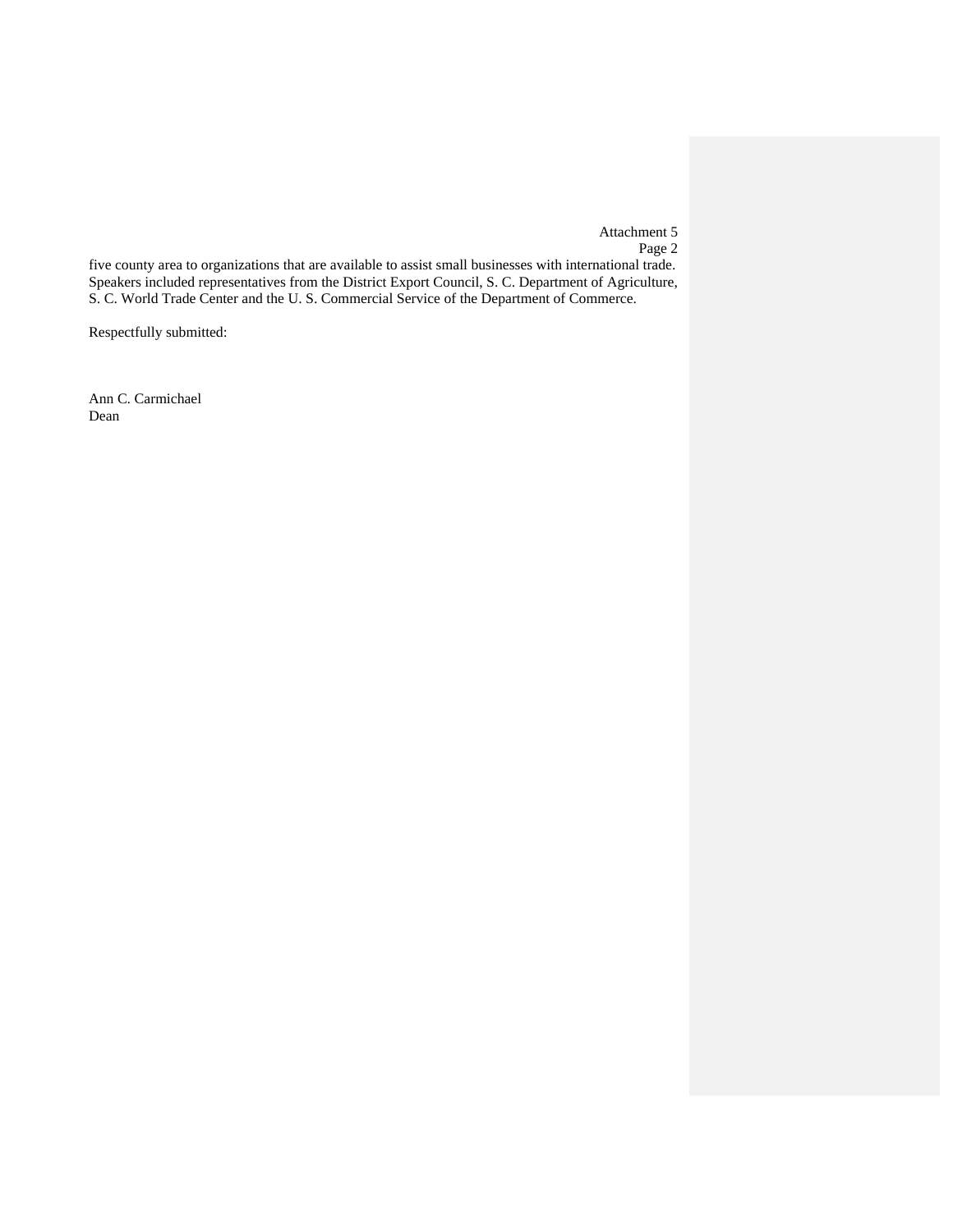## REPORT OF THE DEAN OF THE UNIVERSITY OF SOUTH CAROLINA SUMTER TO THE REGIONAL CAMPUSES FACULTY SENATE NOVEMBER 17, 2000

The official enrollment figures at USC Sumter for the 2000 Fall Semester indicate a decrease in headcount enrollment (-9.21%) and a modest increase in full-time equivalency (FTE) enrollment  $(+0.65\%)$ .

At present, two faculty searches are underway. One is for a tenure-track appointment in English, and another is for a one-year term appointment in English. Both would begin in the 2001 Fall Semester. The search for an Assistant Dean for Student Affairs also is in progress, and should be completed in late winter or early spring.

The project committee for the Alice Drive Baptist Church property renovation, comprised of faculty, staff, and students, has received broad input regarding potential uses of this facility, and has been meeting regularly to evaluate and prioritize these suggestions. Once approved, these ideas will be shared with the project architect in late winter or early spring. Refurbishing of the South Carolina Center for Oral Narration, located in the Schwartz Building, is progressing well and should be completed by the Christmas break. New wall and floor coverings will be complimented with new equipment and furniture.

USC Sumter was recently selected to be a regional (five-county) center for coordination of issues and services related end-of-life care. This center will be administered through our Division of Distance and Continuing Education and will involve the addition of a half-time staff member.

And, yesterday evening, in a marathon competition of over two hours, USC Sumter's spelling team successfully defended its championship in the Sumter County Corporate Spelling Bee. One member of that championship team is Senator Eric Hauser, who will be available following this meeting for spelling consultations.

Respectfully submitted,

C. Leslie Carpenter Dean of the University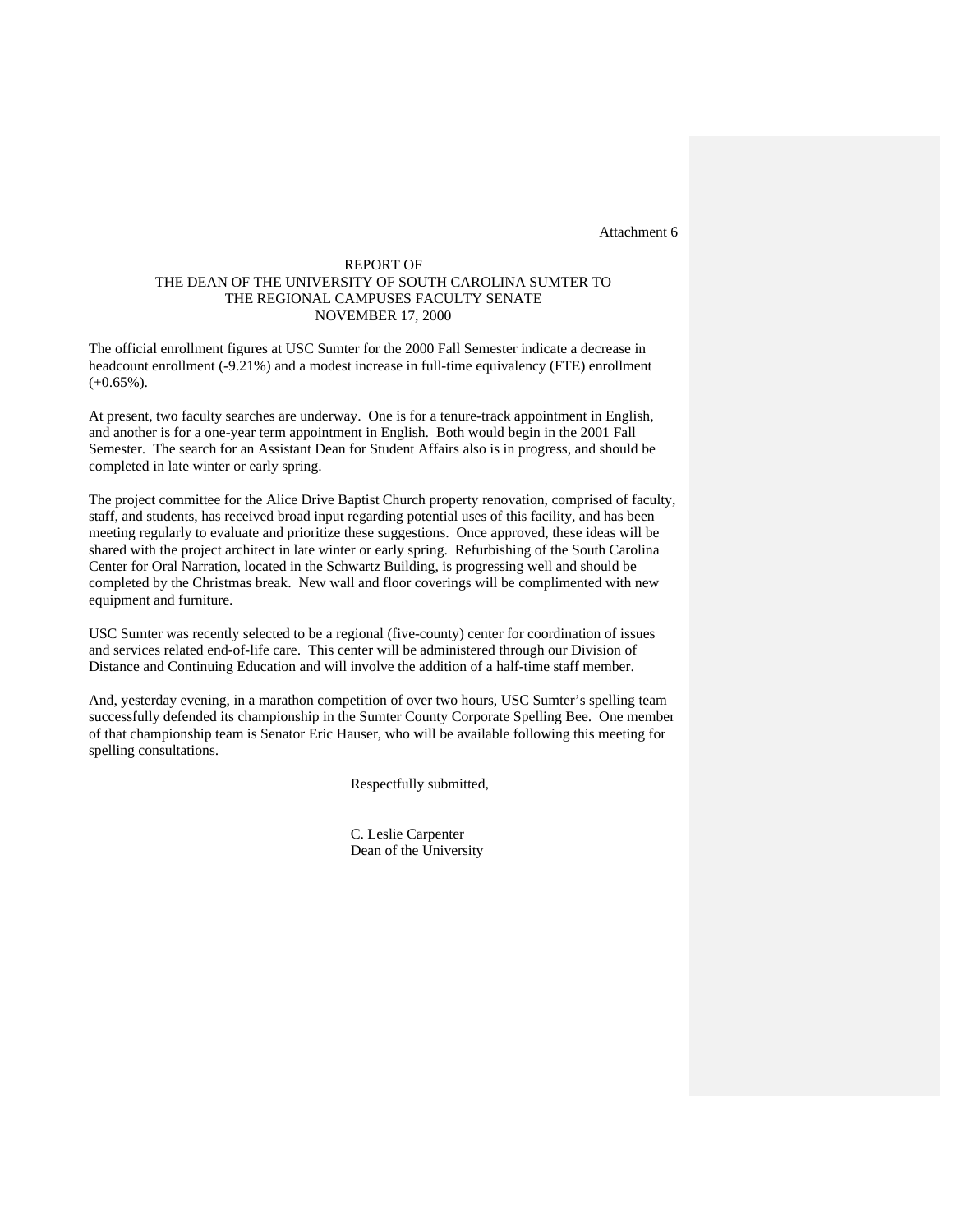## USC Union Dean's Report November 17, 2000

As we near the end of this Fall semester many activities claim our time and energy. Perhaps the most important activity which affects our campus is our recruiting efforts, both for Spring 2001 and next fall.

Terry Young, Amy Murphy, Bobby Holcombe, and Sybil Crow have all been working very hard to ensure that our current students return next semester and that any new prospects are contacted and encouraged to enroll. The admissions staff has been on Ed-Op visits to high schools in our area. They visited 12 high schools in October alone.

A special thanks goes to Dr. Peter Murphy and Jean Denman who visited with Terry.

The admissions and financial aid staffs have been following their 2000-01 recruiting plan closely. They have sent letters, telephoned, sent brochures, visited counselors and advertised. Scholarship applications will go out shortly to prospective students and their parents. Top students are being identified and a special appeal will go to them.

I wish to make you aware of all these efforts because your help is needed. As in the past, telephone calls need to be made and personal letters or notes need to be sent. It has been proven that contacts made by faculty are one of the most effective methods of recruiting. Please volunteer some time to assist in this vital effort.

Regional Campuses Faculty Senate Meeting

USC Union will host the Regional Campus Faculty Senate meeting on Friday, November 17, 2000. Letters have been sent to all the participants welcoming them to Union and providing the information on location, schedule, and over-night accommodations. The schedule is as follows: Friday, November 17 9:30 - 10:00 a.m. Coffee, lobby, Main Building

10:00 - 10:30 a.m. Welcome, auditorium

10:30 - 12:30 p.m. Committee Meetings, classrooms in Main Building

12:30 - 1:30 p.m. Lunch, Community Room

1:30 - 4:00 p.m. General Session, auditorium

You are certainly welcome to join the senators for the morning coffee and the general session is open to all. However, space will allow for only senators for the luncheon.

Truluck Activities Center

We had hoped to be well under construction on the renovation of the Truluck Activities Center. However, due to a dispute between the two lowest bidders, the state engineer has to decide the process.

Kingsmore Construction (a local business) was low bidder, but they did not follow the guidelines in the bid documents. Therefore, Cannon Construction (the next lowest bidder, and the same company that renovated the Main Building) has challenged the bid process. The state engineer now must determine whether to let the bid award stand and risk legal action from Cannon, or re-award the bid based on Kingsmore's lack of information. There seems to be approximately a \$30,000 difference in the bids.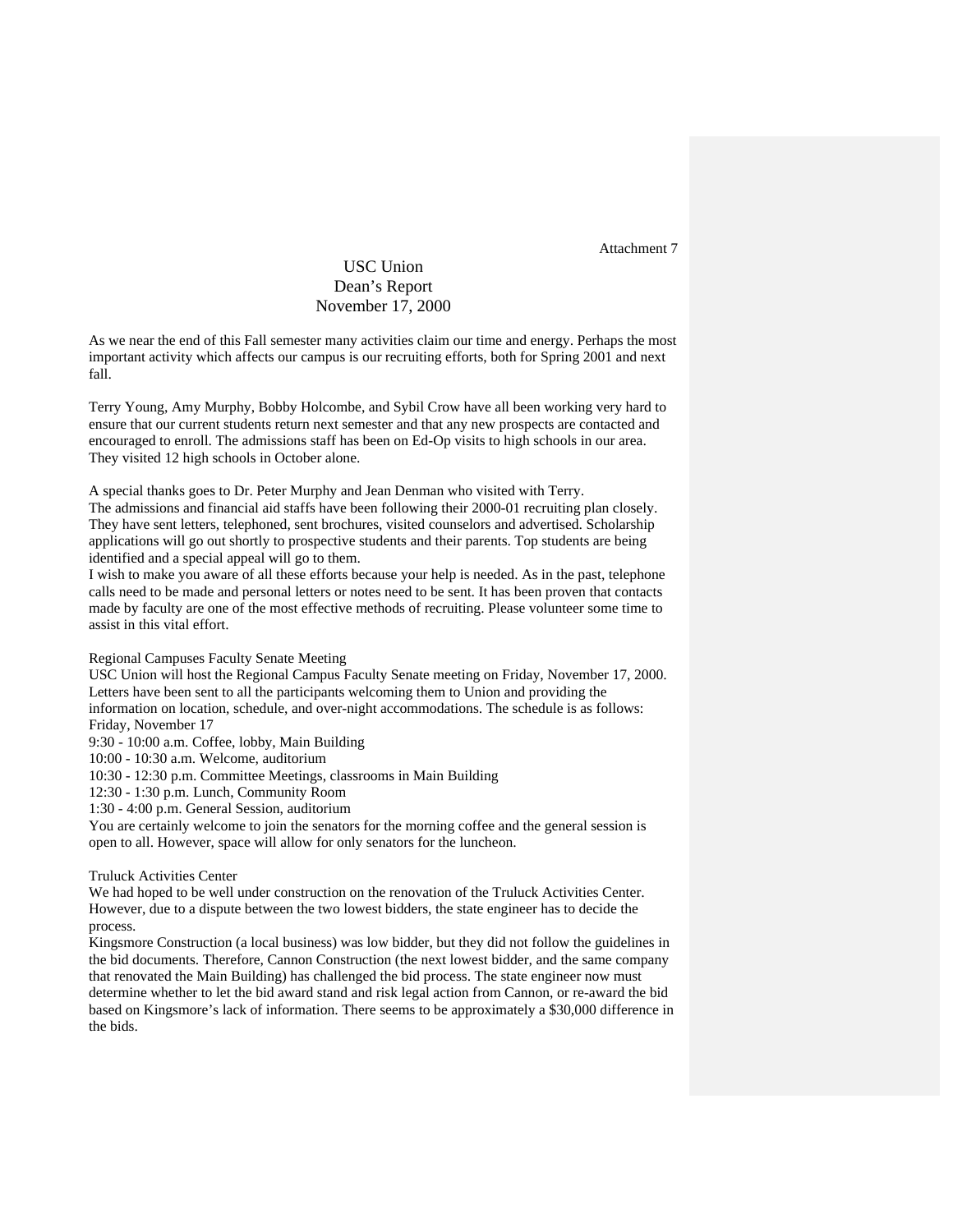Attachment 7 Page 2

Once this is settled and a start date is determined, the construction company has 180 days to complete the process.

#### The Lottery

You all should have received the e-mail that quoted the letter from the Governor's office regarding free tuition to the regional campuses. Now that the lottery has passed, it is important to make sure you know that the regional campuses are to be included with the Tech schools in this free tuition program. At least that is the Governor's plan. In Thursday's The State the headlines read: "Victory at polls ensures there will be a lottery, not how it will be operated." The article went on to say, "Legislative leaders described Hodges' plan Wednesday as just one man's plan now in the hands of 170 legislators."

The next year will be very interesting for education. If you have concerns and ideas regarding the use of the lottery funds, I encourage you to talk to our legislators.

#### Searches

You are all aware that Kim Grigsby resigned as our OSP Director. She will be an attorney for the Department of Social Services for Richland County. Ads have been placed to fill this position and we hope to have a director shortly. The counsleor position has been placed on hold until a new director has been hired. Dr. Bowles will oversee this area. The business faculty position is in the hands of the search committee and their recommendation is expected shortly.

## Dr. Joe Pappin's Treatment

As you know Dr. Joe Pappin, Dean of the USC Lancaster campus, has been diagnosed with prostate cancer. He is spending all week in Emory Hospital in Atlanta and returns to Lancaster on the weekends. I have an e-mail from him outlining his treatment schedule. He thanks everyone for their prayers. He also thanks the USCL faculty and staff for their work. Dr. Plyler is acting as the chief administrator for their campus.

## Dates To Keep In Mind

November 14 Dr. William Harris, USC's new Vice President for Research, Dr. Bill Hogue, USC's new Vice President for IT, and Dr. Chris Plyler will be on campus at 10:00 a.m. on Tuesday. They wish to learn about our campus and our faculty's needs and plans. Please plan to visit with them as your schedule permits.

Novermber 15 SGA will provide a Thanksgiving buffet in the lobby of the Main Building. Seating will be in the Student Lounge.

November 16 Christmas Open House sponsored by the Chamber of Commerce,

the Downtown Merchants Association, and USC Union. USC Union Singers will perform at 6:00 p.m. at the Gazebo.

November 30 USC Union's Tree Trimming The USC Union Singers will lead in Christmas carols, the tree will be trimmed, and refreshments will be served in the lobby of the Main Building.

December 1 Dr. Dan Barron, co-chairman of USC's SACS reaccreditation

committee, will visit the campus at 9:30 a.m. More information about his visit will be forthcoming. December 8 USC Union's Annual Christmas Dinner will be held at the Union

Country Club. As in the past, the University will provide dinner for the staff and faculty, and the expense of the spouse/guest will be paid by the faculty or staff member.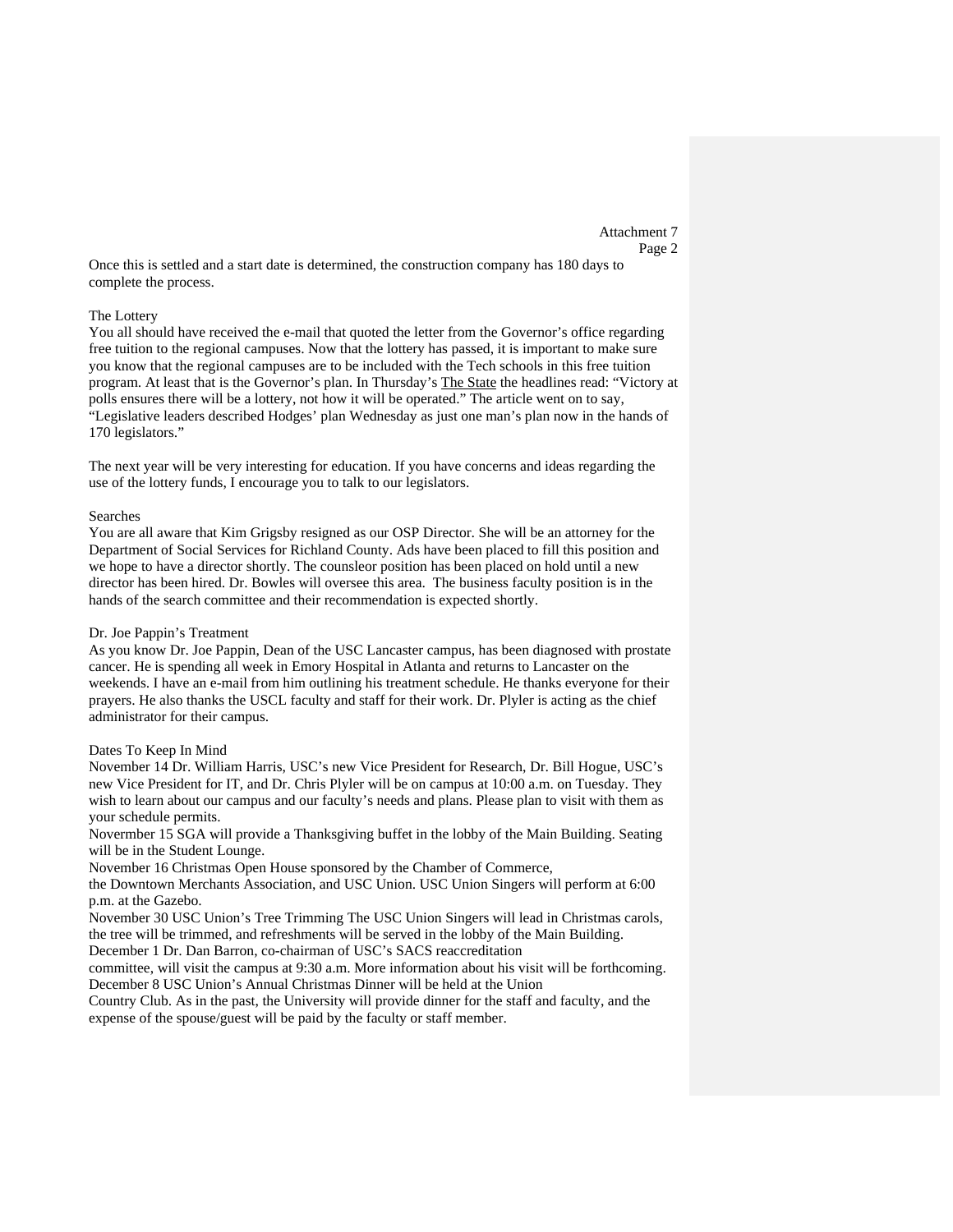## **Report of Academic Programs and Continuing Education Dr. Sally Boyd USC Union November 17, 2000**

The Information Center this unit has constructed in the lobby of Gambrell Hall is finally complete. In addition to providing information for students taking evening classes, this center will allow us to expand our advising into evening hours.

We are wrestling with budget initiatives that we can accommodate only through reduction in course offerings. We continue to face hard decisions on how best to use decreasing resources.

I'm pleased to report that Pat Hartley, director of our Fort Jackson Program, recently received the Outstanding Continuing Education Professional award presented by SC Association of Continuing Higher Education.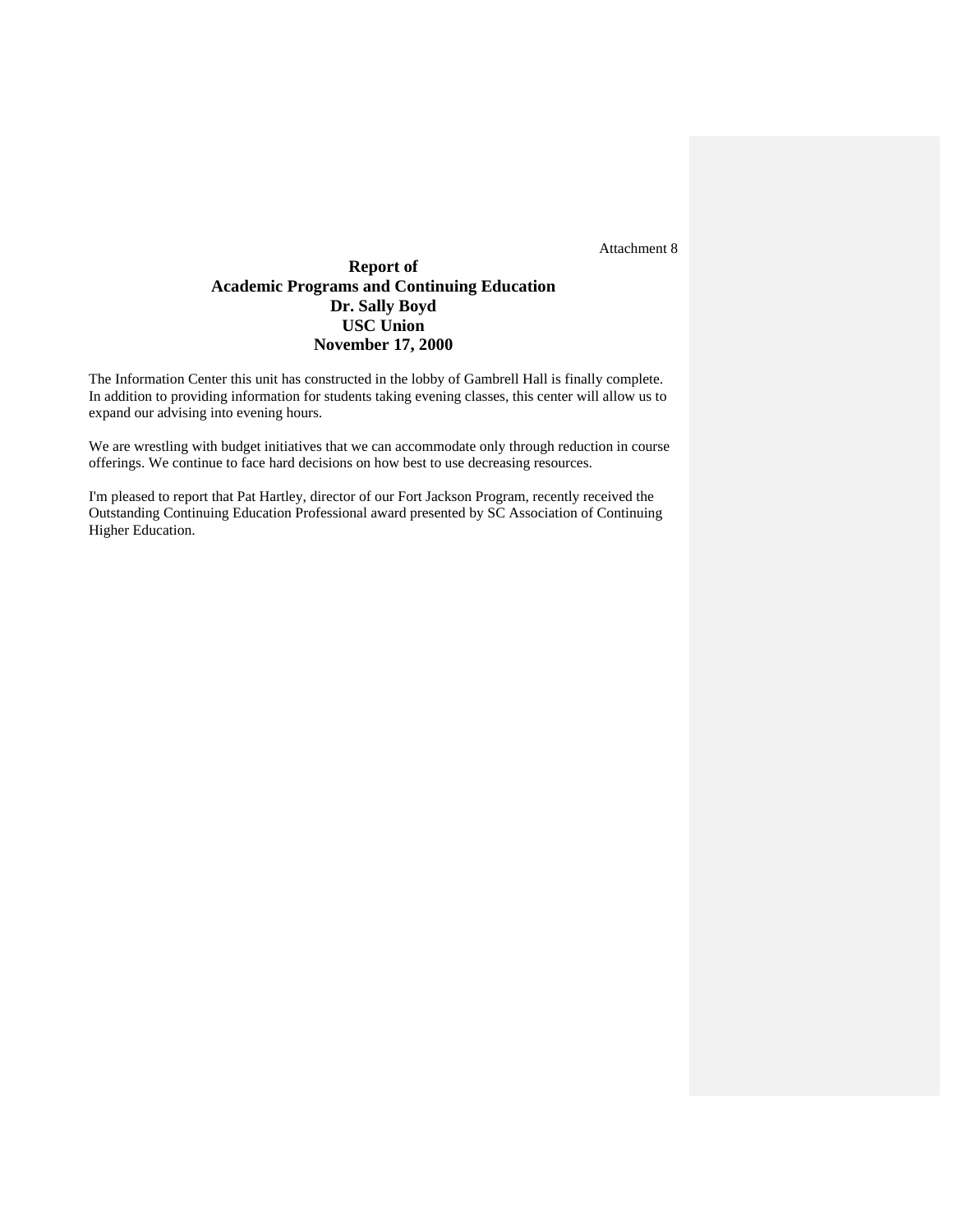## **Report of the Rights and Responsibilities Committee**  November 17, 2000

At the November 17, 2000 meeting of the Regional Campuses Faculty Senate, the Rights and Responsibilities Committee met and discussed several proposed amendments to the *Faculty Manual*. These discussions led to seven motions which were presented to the Senate during the afternoon session. The motions brought by the Committee were:

## Motion 1

That Rank of Associate Professor under **Qualifications and Criteria for Academic Rank** be amended to read:

To be eligible for the rank of Associate Professor, a faculty member must have a record of effective teaching and scholarship (see Appendix VI for parameters of effective teaching and scholarship). The candidate must possess strong potential for further professional development. It is normally expected that the faculty member hold the terminal degree in the appropriate field and will have a minimum of four years of full-time faculty experience, three of which shall be at the Assistant Professor level.

and

that Rank of Assistant Professor be amended to read:

To be eligible for the rank of Assistant Professor, a faculty member must possess strong potential for further professional development. The candidate will normally be expected to hold the terminal degree in the appropriate field.

## Motion 2

That paragraph two under **Criteria for Tenure and Promotion** be amended to read:

Effective teaching must be documented using the definition and parameters listed in the section on Teaching Effectiveness, Appendix VI. The descriptors, effective and highly effective, as used in the statements of qualifications for the ranks of Professor and Associate Professor are explained below.

#### Motion 3

That Highly Effective Teaching under **Criteria for Tenure and Promotion** be amended to read:

A record of highly effective teaching shall be established by a clear and consistent record of effective teaching. The faculty member seeking to establish a record of highly effective teaching is expected to provide evidence sufficient to convince local and regional campuses tenure and promotion committees that he or she has a consistent record (at least spanning the interval since the last promotion) of effective teaching that is clearly recognized by peers and students alike.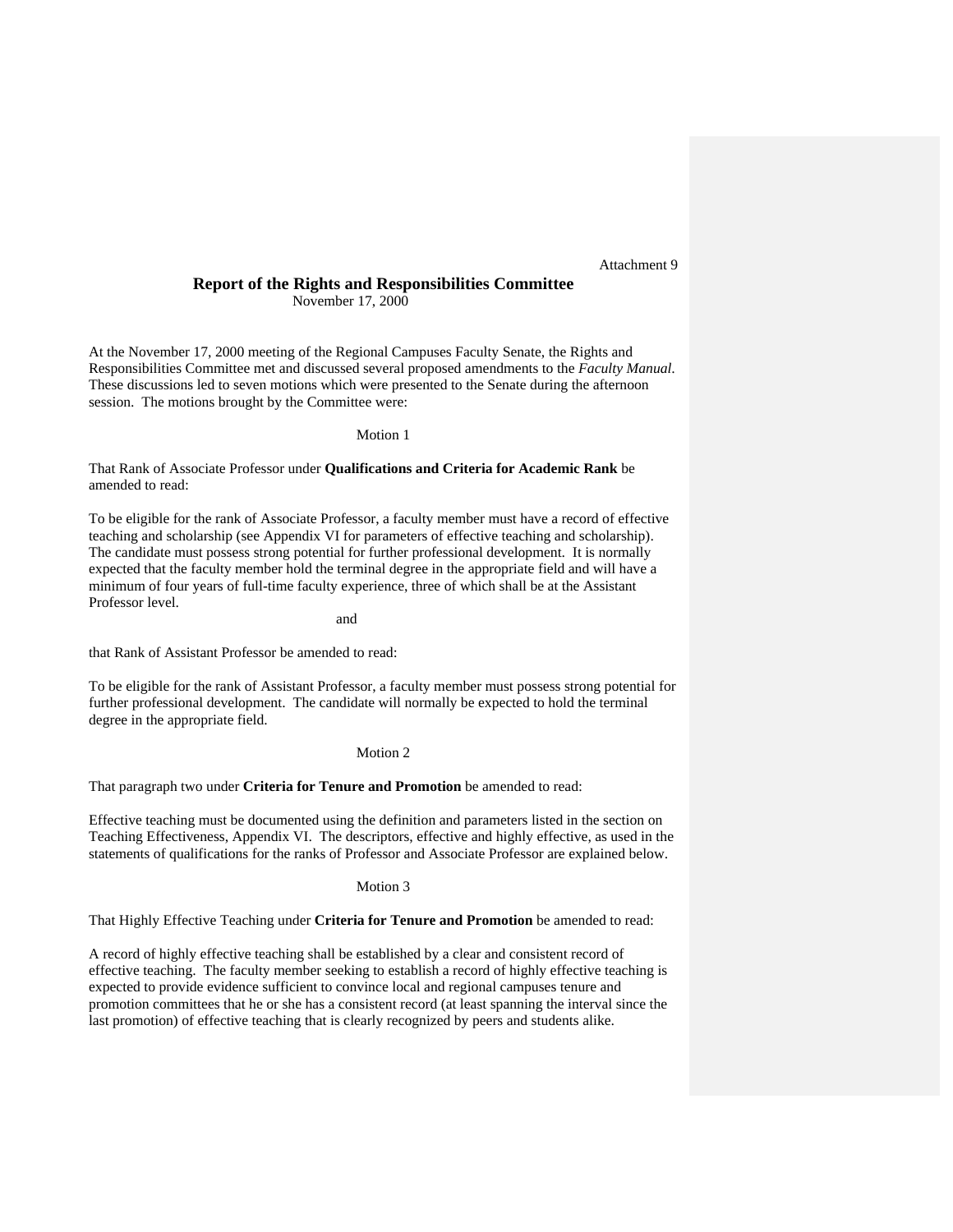Attachment 9, page 2

## Motion 4

That Section 2 under **Additional Considerations** be amended to read:

Since consistency of performance over a period of time is a relevant factor in evaluating faculty for tenure, Assistant Professors will normally will not be recommended for tenure until they have completed at least four years of full-time service on a Regional Campus; Associate Professors and Professors normally will not be recommended for tenure until they have completed three years of full-time service on a Regional Campus.

Motion 5

That Section 3 under **Additional Considerations** be amended to read:

The maximum probationary period for tenure for all full-time faculty members appointed at the rank of Professor or Associate Professor shall be satisfactory service at that rank for six years on a Regional Campus; for all full-time faculty members appointed at or promoted to the rank of Assistant Professor, satisfactory service in that rank for seven years. The maximum probationary period at any combination of tenure track ranks is seven years at the University of South Carolina. Time during which the faculty member is on leave, either with or without pay, will not be counted as part of the probationary period.

## Motion 6

## That Candidate Notification, paragraph two, under **Tenure and Promotion Procedures for Regional Campuses** be amended to read:

A candidate may request a redacted transcription of the written recommendations and all justifications of all levels of review. This request may follow the President's notification and must be in the form of a letter to the Vice Provost and Executive Dean for Regional Campuses expressing the candidate's desire to appeal through the grievance procedure. An applicant also may request this information by writing to the Vice Provost after receiving notice from the Board of Trustees of its final disposition of his or her petition for promotion and/or tenure.

### Motion 7

That paragraph eight under **Terms of Employment** be amended to read:

A request for sabbatical leave must be approved by the Dean of the University, the Vice Provost for Regional Campuses and Continuing Education, and the Provost.

Attending the November R&R Committee meeting: Robert Landrum, Beaufort Efram Burk, Beaufort Linda Allman, Continuing Ed John Catalano, Lancaster Lisa Rashley, Lancaster Bob Costello, Sumter John Logue, Sumter Eric Hauser, Sumter Wayne Chilcote, Salkehatchie Duncan McDowell, Salkehatchie Susan Smith, Union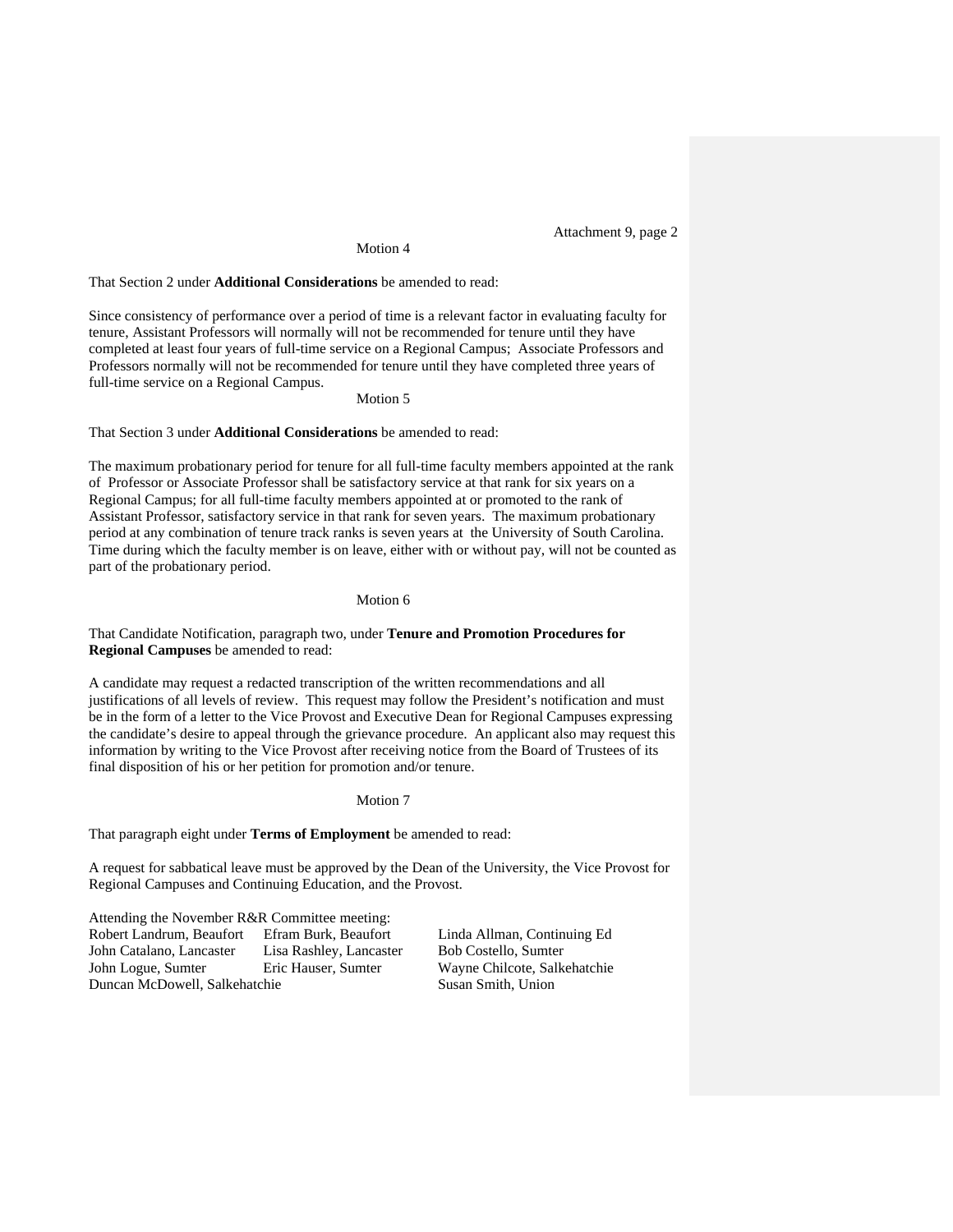## Report of the Welfare Committee November 17, 2000

The committee met to consider several issues:

- 1. Feedback from Faculty Salary Surveys distributed in the September meeting. Professor Refinetti (Salkehatchie) presented statistical information about tenure-track faculty base salaries at Beaufort, Lancaster, Salkehatchie, Sumter, and Union. Administrators were not included in this study. The results showed that the means were very close among the campuses. Committee members suggested that non-tenure track faculty should be compared and the Columbia tenure-track faculty be included in the original data. We will report the final results at the February 2001 meeting.
- 2. Long-term goals for remedying salary inequities. The question of coming up with long-term goals was postponed until we have finished looking at the salary information.
- 3. Campus and institutional support for teaching and research. Committee members will collect information from the various campuses. We will review this information at the February 2001 meeting.
- 4. Faculty Workload Estimate Sheet A sample "workload estimate sheet" was reviewed. Members have decided to get more information about the way that this sheet was prepared to see if it is appropriate. When tested on several committee members, it appeared to indicate that some were working beyond the suggested maximum every semester. It was decided that we needed to find out how the numbers were calculated before a new form was created.
- 5. Guaranteed summer employment for pre-1974 hired faculty. Committee members are studying what the policy is for faculty. Information has been requested as to how they will be affected by the new retirement plan. We will report back to the Senate once this information has been collected.
- 6. Non-tenure track Instructor status A question has been raised about how instructors who do not teach four courses should be handled with respect to faculty status. Are they a part of the faculty or not? How is this determined? What are their voting rights? We will be looking at the way this is handled on each campus and any existing Regional Campus Policy.

Present: Bob Kearse, Union Efram Burk, Beaufort Sal Macias, Sumter Jean-Luc Grosse, Sumter Kate Fritz, Columbia Roberto Refinetti, Salkehatchie Fran Perry, Lancaster Noni Bohonak, Lancaster (Chair)

.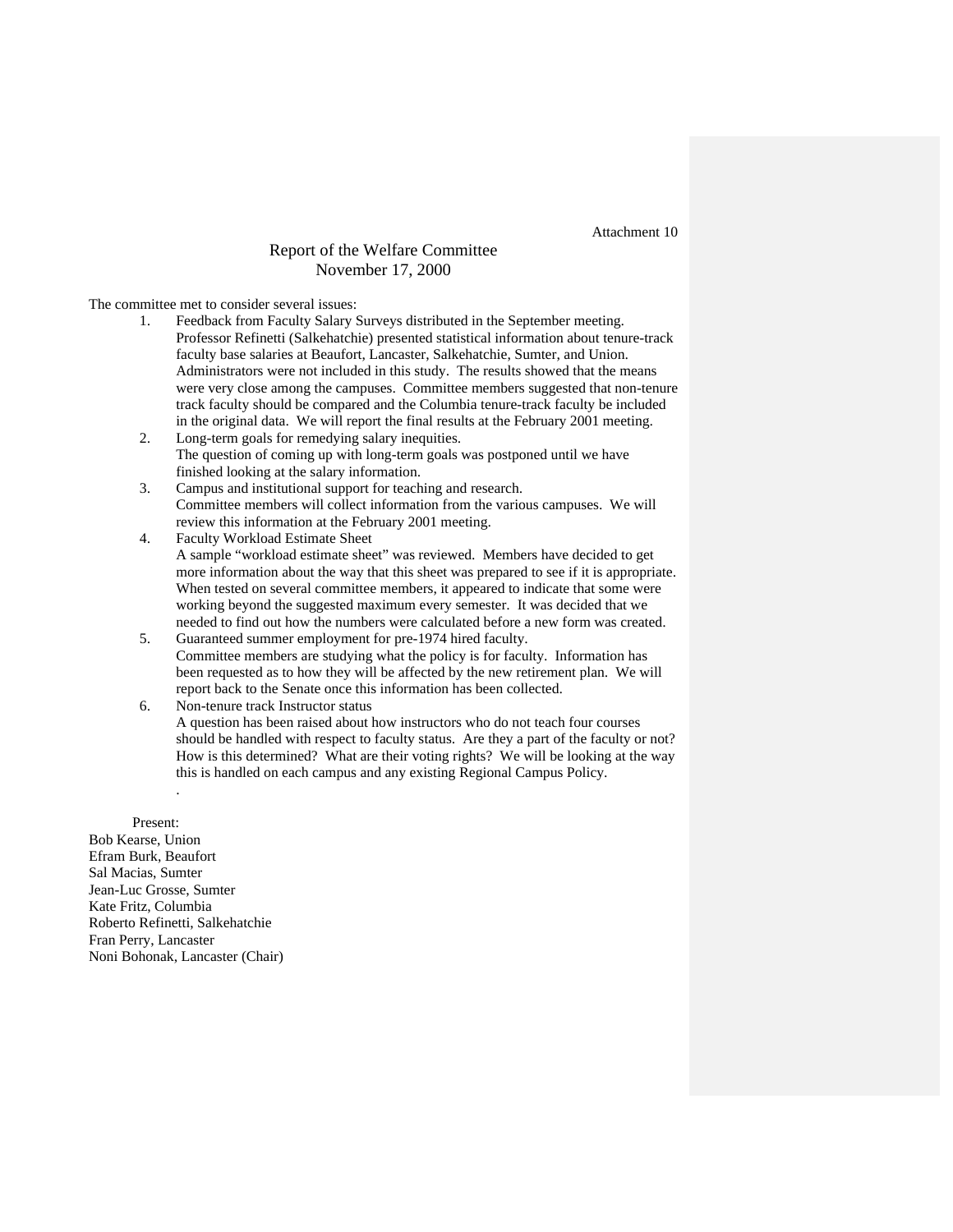## System Affairs Committee Report Regional Campuses Faculty Senate November 17, 2000

Billy Cordray presented a proposal to change the requirements for the Associate of Artsadegree at USC Fort Jackson. This motion was approved by the committee and will be presented under new business.

Wayne Thurman presented a proposal to change USC Lancaster=s two year business program. This motion was approved by the committee and will be presented under new business.

Discussion turned to The Seamless University Task Force Report: Regional Campus Issues. Lori Harris of USC Lancaster presented an edited version. The committee will communicate via Email to further edit it. We will seek a meeting with Dan Barron to discuss this issue.

Billy Cordray opened discussion on MATH 111. USC Columbia considers MATH 111 as remedial and does not apply it toward degrees. All Regional Campuses still accept MATH 111 toward the associate degrees as an elective. Perhaps this discussion should occur on each campus.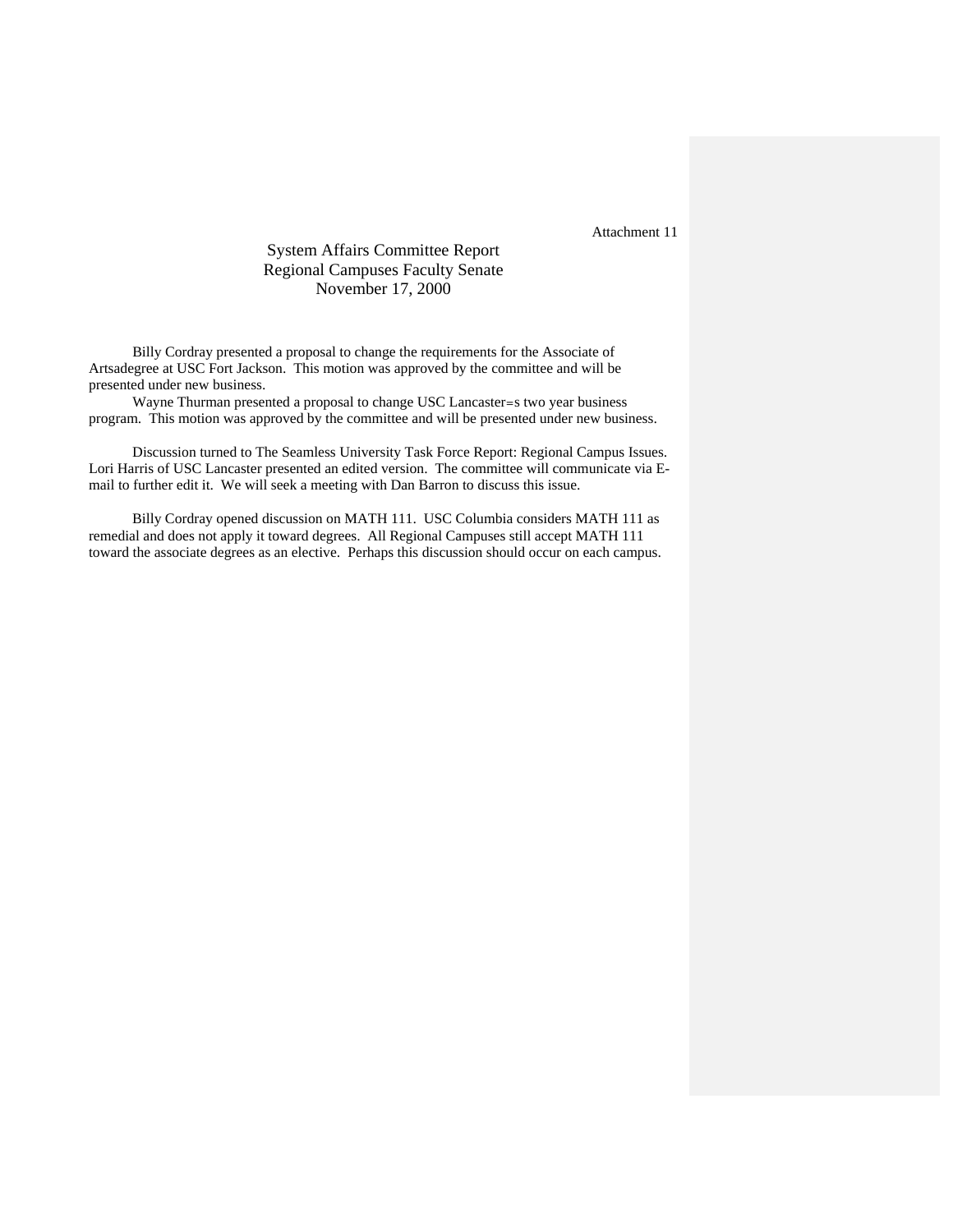## Report of the Committee on Libraries November 17, 2000

The Committee on Libraries met on November 2 and discussed the SACS self-study must statements for the University libraries. We also had reports from the Vice-provost talking about a \$175,000 shortfall. They had to cancel about a hundred serials. They had level funding and the serials go up each year; so they had to do that.

We had reports on the Science Direct, Elsivier project. They're doing negotiations to have a lot of serials online so they don't have to have the hard copies.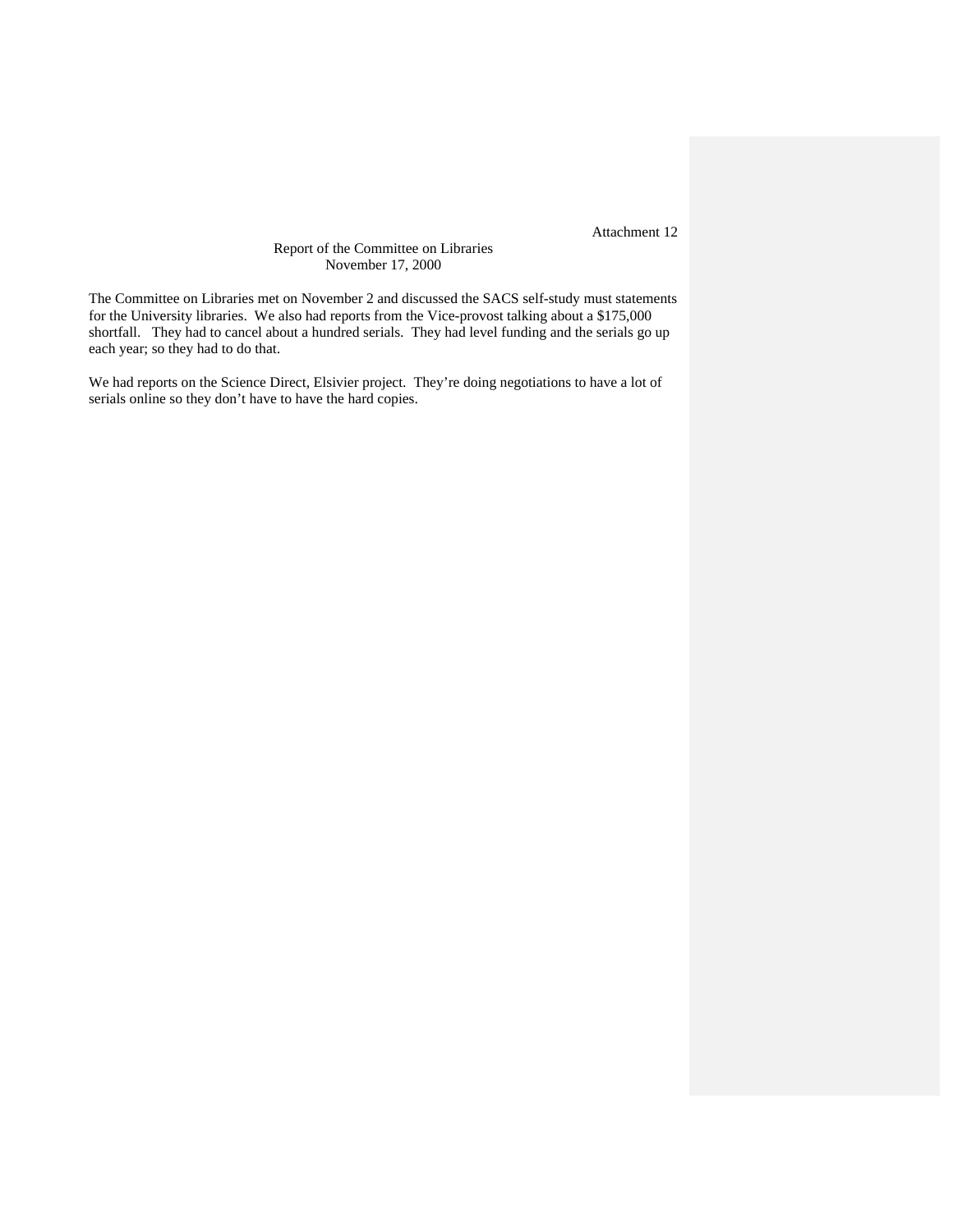## **Committee on Curricula and Courses Report**

Dr. Christine Borycki, USC Sumter November 17, 2000

Things have been pretty active on the University Curricula and Courses Committee---mostly with experimental and Maymester courses, neither of which affect the Regional Campuses. One thing of interest to us is the proposed periodic purging of courses that have not been taught in Columbia since Fall 1996. I have sent the hit list to the Academic Dean of each Regional Campus. Courses that are taught on Regional Campuses will be defended and if all goes well, not deleted. We meet again in January. If you want to see a full list of actions of the committee, go to: [https://www.sc.edu/about/system\\_and\\_campuses/sumter/index.php](http://www.uscsumter/)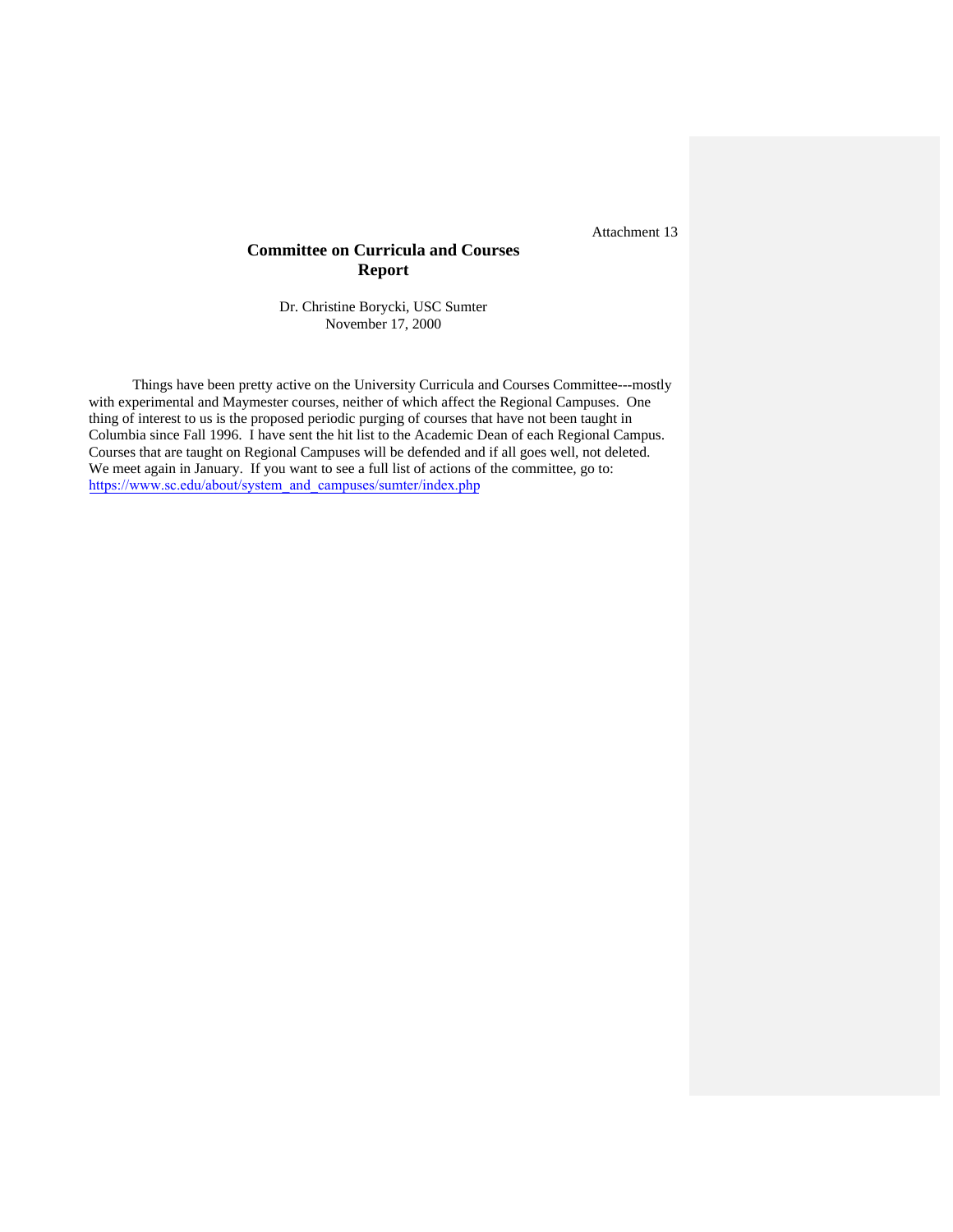## **Report on the October 18, 2000, meeting of the U.S.C. Faculty Welfare Committee**

From Jerry Wallulis, Chair of the Faculty Welfare Committee:

"The Faculty Welfare Committee wishes to announce that money contributed to the Faculty Enrichment Program of the Family Fund will be used to pay for flu shots administered by the health center of the main campus at Columbia. The doses will be free for those faculty who are current Family Fund donors. Due to support to the Faculty Enrichment Program by faculty, free flu shots will be offered to the first 300 faculty. Normally the shots are offered on a "first-come, first-serve" basis. This will indeed by true for the largest shipment of doses, which should arrive around November 20 and will be available to all students, faculty, and staff.

"However, the first supply of doses is very limited this year (500 doses) and is only available to those faculty and staff who are at high risk (e.g. due to age or other health-related issues). Faculty who wish to receive these shots should go to the website in order to see if they qualify. If they do qualify, they should reserve a shot dosage as soon as possible.

"The Faculty Welfare Committee wishes to thank those faculty who have contributed to the Faculty Enrichment Program for making this program possible."

Regrettably, these flu shots are only available at the Columbia Campus. The Committee also discussed the increase in the cost of "service purchase" in the State Retirement System after December 31, 2000.

Due to scheduling conflicts with my teaching obligations, I must resign from U.S.C. Welfare Committee, effective immediately.

Respectfully submitted,

Duncan McDowell